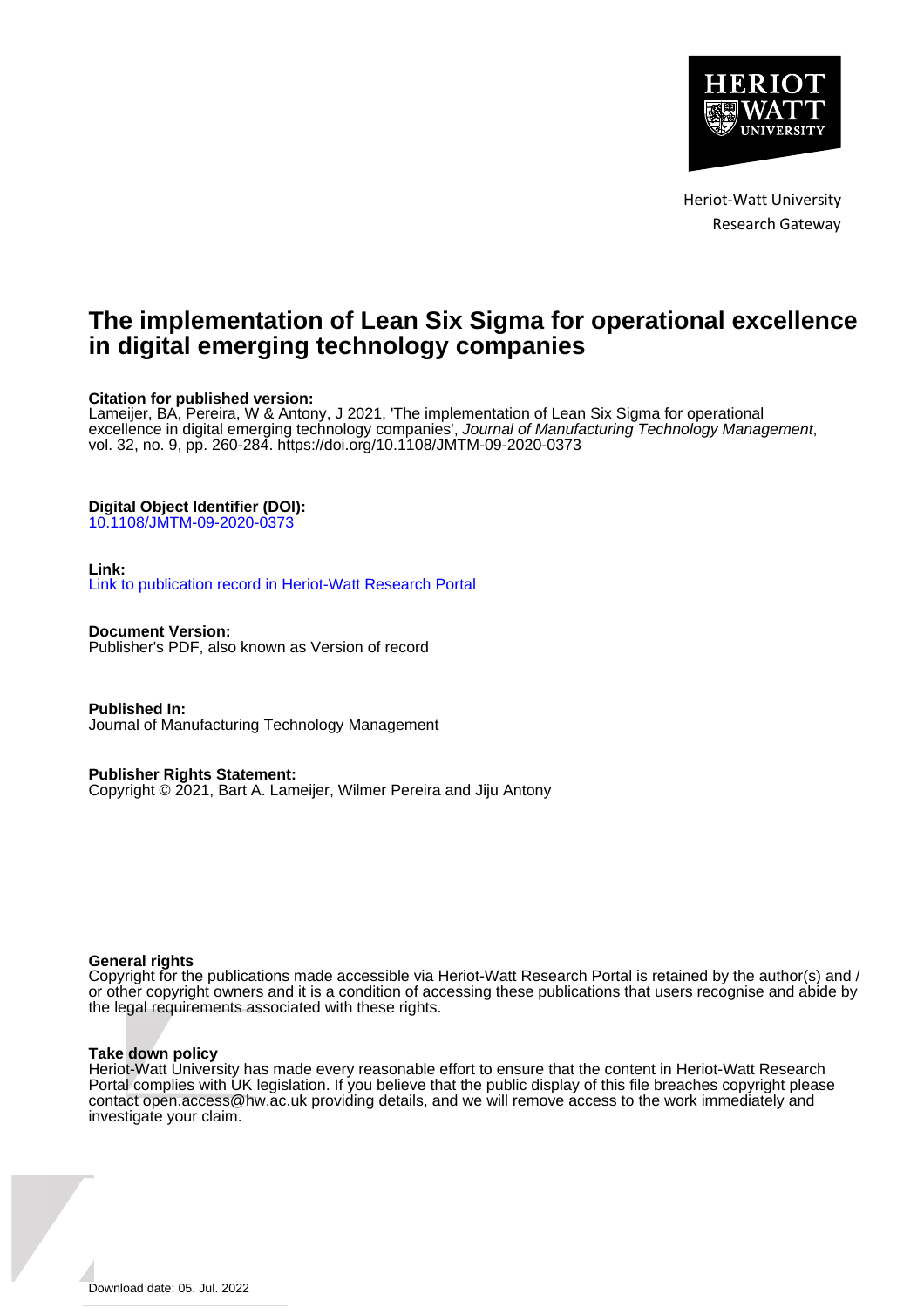**IMTM** 32,9

260

Received 28 September 2020 Revised 15 February 2021 7 April 2021 23 April 2021 Accepted 7 May 2021

# The implementation of Lean Six Sigma for operational excellence in digital emerging technology companies

Bart A. Lameijer

Department of Operations Management, University of Amsterdam Business School, Amsterdam, The Netherlands

Wilmer Pereira

Department of Decision Sciences, San Francisco State University, San Francisco, California, USA, and

Jiju Antony

Department of Business Management, Heriot Watt University, Edinburgh, UK

## Abstract

Purpose – The purpose of this research is to develop a better understanding of the hurdles in implementing Lean Six Sigma (LSS) for operational excellence in digital emerging technology companies.

Design/methodology/approach – We have conducted case studies of LSS implementations in six US-based companies in the digital emerging technology industry.

Findings – Critical success factors (CSF) for LSS implementations in digital emerging technology companies are: (1) organizational leadership that is engaged to the implementation, (2) LSS methodology that is rebranded to fit existing shared values in the organization, (3) restructuring of the traditional LSS training program to include a more incremental, prioritized, on-the-job training approach and (4) a modified LSS project execution methodology that includes (a) condensing the phases and tools applied in LSS projects and (b) adopting more iterative project management methods compared to the standard phased LSS project approach.

Research limitations/implications –The qualitative nature of our analysis and the geographic coverage of our sample limit the generalizability of our findings.

Practical implications – Implications comprise the awareness and knowledge of critical success factors and LSS methodology modifications specifically relevant for digital emerging technology companies or companies that share similarities in terms of focus on product development, innovation and growth, such as R&D departments in high-tech manufacturing companies.

Originality/value – Research on industry-specific enablers for successful LSS implementation in the digital emerging technology industry is virtually absent. Our research informs practitioners on how to implement LSS in this and alike industries, and points to aspects of such implementations that are worthy of further attention from the academic community.

Keywords Six Sigma, Lean management, Digital technology, Implementation Paper type Research paper



Journal of Manufacturing Technology Management Vol. 32 No. 9, 2021 pp. 260-284 Emerald Publishing Limited 1741-038X DOI [10.1108/JMTM-09-2020-0373](https://doi.org/10.1108/JMTM-09-2020-0373)

## 1. Introduction

In recent years, companies in digital technology industries have experienced rapid growth, due to among other reasons, the fast penetration of worldwide Internet availability. Digital technology companies are traditionally defined as "businesses that provide a digital technical

© Bart A. Lameijer, Wilmer Pereira and Jiju Antony. Published by Emerald Publishing Limited. This article is published under the Creative Commons Attribution (CC BY 4.0) licence. Anyone may reproduce, distribute, translate and create derivative works of this article (for both commercial and noncommercial purposes), subject to full attribution to the original publication and authors. The full terms of this licence may be seen at <http://creativecommons.org/licences/by/4.0/legalcode>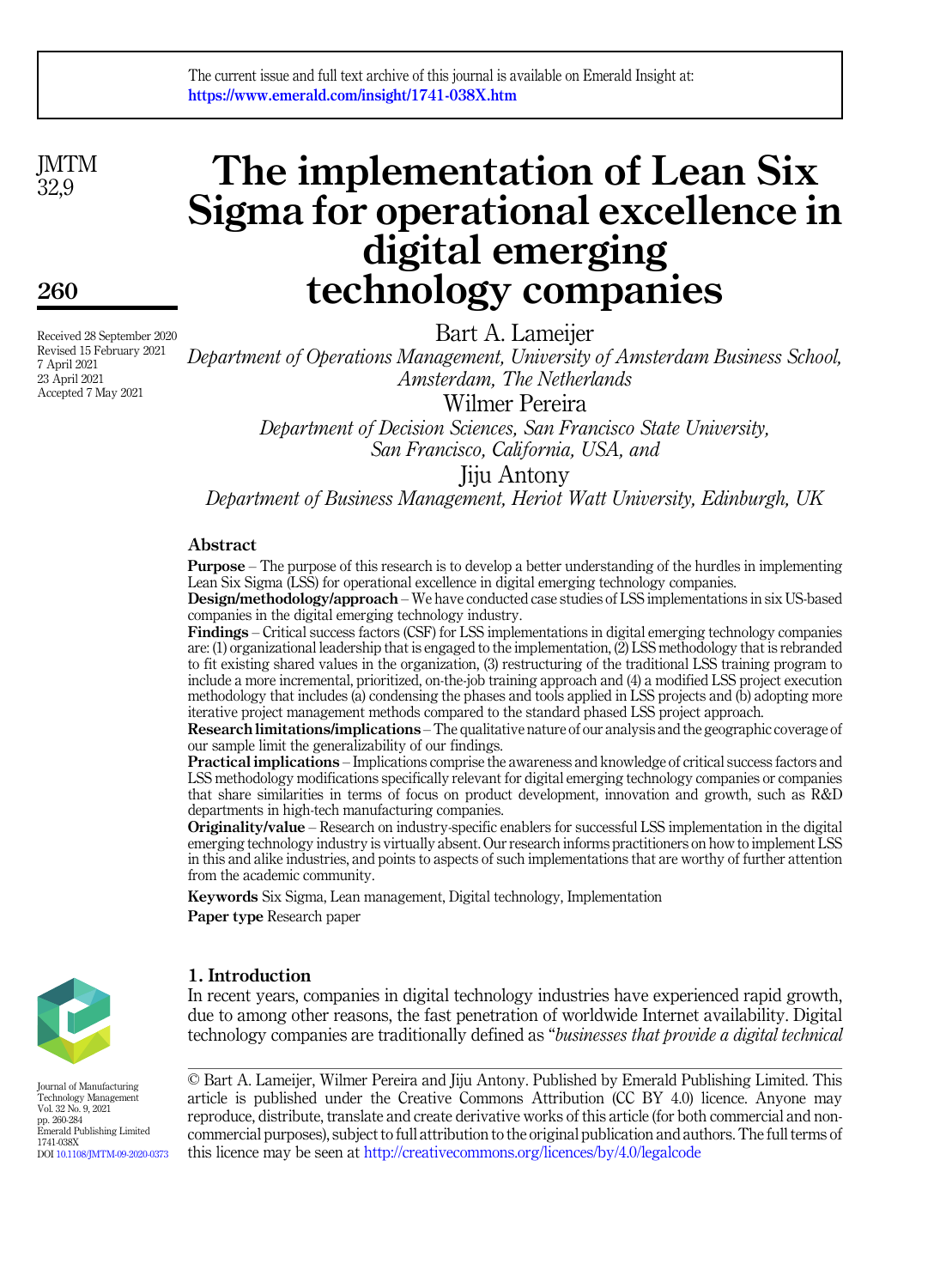service/ product/ platform/ hardware, or heavily rely on it, as its primary revenue source" ([Tech Nation, 2016](#page-24-0)). The digital technology industry however comprises several categories, such as the development of software (12%), devices and infrastructure (23%), IT and business services (21%), telecom services (26%) and finally emerging technologies (19%) [\(CompTIA, 2020\)](#page-21-0). Companies categorized under "emerging technologies" are, or for long have been, involved in technologies that span multiple categories, as is the case for most emerging as-a-service solutions that include elements of hardware, software and services, which currently comprises amongst others Internet of Things applications, experimentation with the use drones and many other recent automation technologies.

The consequence of the rapid growth in this industry is an entrepreneurial focus on product development, human resource attraction and retainment and financing needs to support further growth. When companies transcend the initial start- and scale-up phases and become established, public scrutiny will increase. Stakeholders from capital markets, governments and society will impose demands on profitability and internal efficiency, regulatory compliance and legitimate corporate conduct. Hence, the control and optimization of processes become more important. Strategies used by companies to adequately respond to such demands comprise a focus on operational excellence and by the implementation of wellknown operational excellence methodologies such as Lean management and/or Six Sigma companies aim to eliminate operational inefficiencies and enhance operational control ([Delgado](#page-21-1) et al., 2010).

In recent years the Lean and Six Sigma methodologies are applied and studied as one (Shah et al.[, 2008\)](#page-23-0). Nevertheless, Lean Six Sigma (LSS) has a long history of development and was popularized in the production sector by companies such as Toyota, Motorola and General Electrics in the mid and late twentieth century (Shah et al.[, 2008\)](#page-23-0). Ever since, the methodology has been widely implemented in sectors such as finance, healthcare and public administration. Research on such implementations revealed that industry idiosyncrasies call for modifications of the methodology for effective implementation [\(Antony](#page-21-2) *et al.*, 2020; [Sreedharan and Raju, 2016](#page-24-1)).

The digital emerging technology (DE-TECH) industry is rapidly growing both in size and importance for everyday societal lives. Broader information technology industry trends reveal that the portion of economic activity resulting from this sector is outgrowing traditional sectors such as retail, construction and transportation [\(CompTIA, 2020](#page-21-0)). In recent years, an increasing appetite for LSS implementation in DE-TECH companies is observed ([PEX, 2019;](#page-23-1) [McKinsey, 2014\)](#page-22-0). However, the research on LSS implementation in this industry is virtually absent. In this research, we aim to develop a better understanding of the hurdles in implementing LSS for operational excellence in DE-TECH companies. We do so by (1) identifying the idiosyncrasies relevant for the implementation of LSS; (2) observing modifications of the LSS methodology in effective implementations and; (3) exploring the complementarities of data analytical capabilities that naturally exist in DE-TECH companies, with analytical techniques used in LSS implementations.

This paper presents the results from multiple case studies of companies in the DE-TECH industry that have commenced LSS implementation. Within- and cross-case analysis is performed based on in-depth semi-structured interviews with LSS implementation leaders and practitioners. First, this study explores critical success factors. We find prevalent critical success factors that have previously been identified in the literature, such as leadership that is engaged to the implementation, LSS methodology that is rebranded to fit existing shared values in the organization and finally a restructuring of the LSS training approach whereby a more incremental, prioritized, on-the-job training approach is applied. Other findings are newly identified, such as often seen modifications of the structured LSS project method by consolidation of specific phases or tools in LSS projects and the application of more iterative project management methods. We find limited complementarities and amendments to LSS's LSS in digital emerging technology companies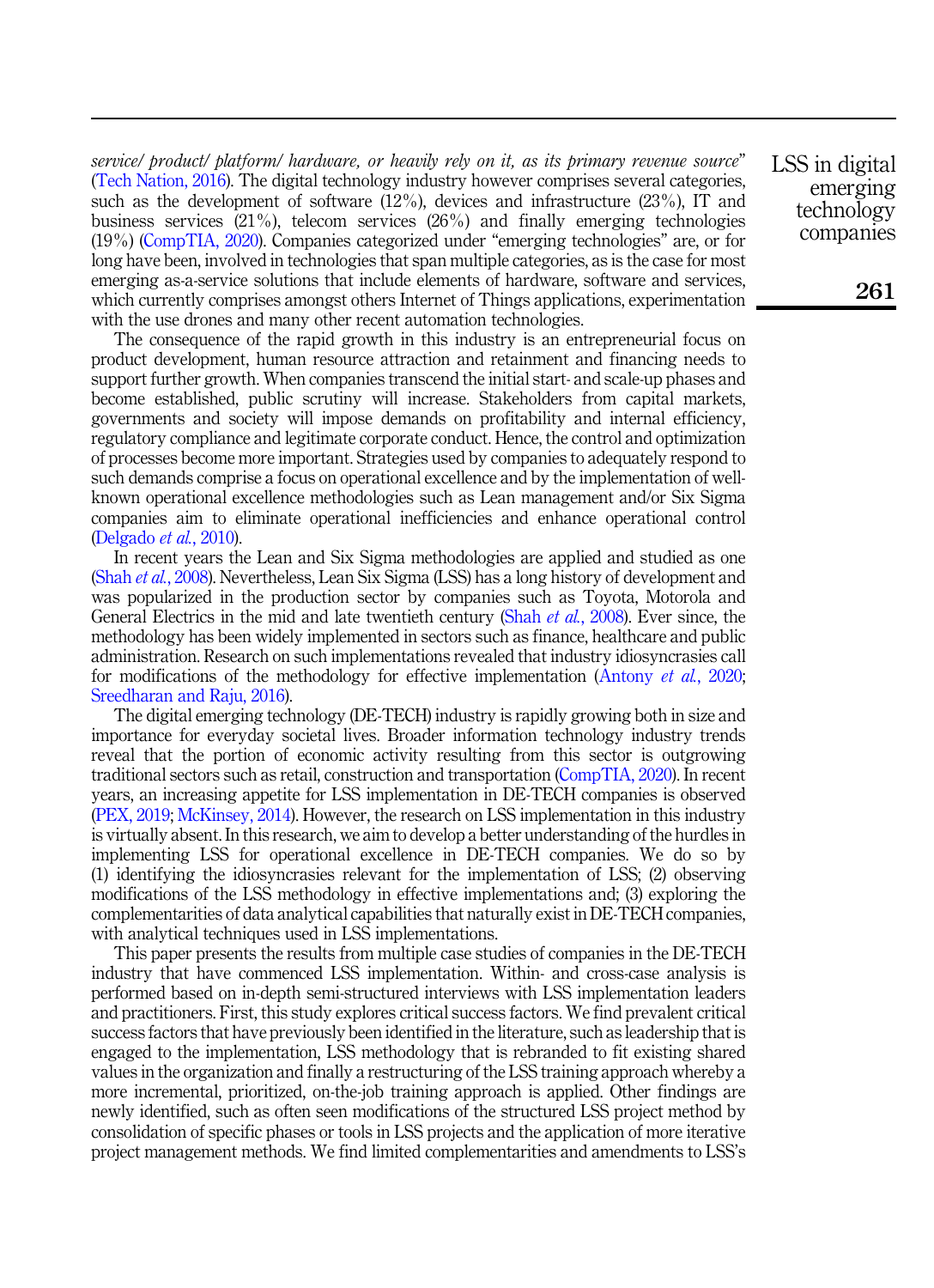existing statistical toolbox and finally, implications for practice and future research are presented.

This paper is structured as follows. [Section 2](#page-3-0) reviews the literature and in [Section 3](#page-6-0) the research methods are described. In [Section 4](#page-11-0) the case study results are presented, the key topics that emerged from this research are discussed. Finally, in [Section 5](#page-20-0) concluding remarks, future research opportunities, implications for practice and limitations are articulated.

#### <span id="page-3-0"></span>2. Literature review

To assure efficient, effective and consistent operations companies need to continuously invest in process improvement. A popular and widely applied methodology adopted by many organizations for process improvement is LSS, a combination of both the Lean management and Six Sigma methodologies (Shah et al.[, 2008](#page-23-0)). Lean management originated from what was originally developed as the Toyota Production System by Toyota mid-twentieth century and was codified by authors such as [Womack](#page-24-2) et al. (1990) and [Spear and Bowen \(1999\)](#page-23-2) who tried to articulate its principles. In more recent literature, Lean management is defined as a coherent system of practices focused on the elimination of waste, and the practices of Lean management pertain to just-in-time production, quality management, preventive maintenance and human resources management [\(Shah and Ward, 2003](#page-23-3)). Six Sigma has been widely embraced since its origination at Motorola corporation mid-1980 and many books have been devoted to describing the methodology. Six Sigma methodology is strongly focused on defects and variability reduction in business processes and is an organized and systematic method for process improvement that relies on statistical methods and the scientific method to make significant improvements ([Linderman](#page-22-1) *et al.*, 2003). The systematic method is the project structure that is managed according to the five-phased define, measure, analyze, improve and control (DMAIC) cycle (Zu et al.[, 2008\)](#page-24-3).

Scholarly attention has focused on explaining the critical success factors (CSFs) for successfully implementing such LSS projects. Known success factors for LSS projects are for instance the application of structured methods ([Schroeder](#page-23-4)  $et$  al., 2008), perceived psychological safety (Choo *et al.*[, 2007a\)](#page-21-3), challenging objectives to drive knowledge creation and innovation [\(Linderman](#page-22-2) et al. 2006) and project team member coaching ([Hagen,](#page-22-3) [2010\)](#page-22-3). Subsequently research emerged that investigated success factors in the context of LSS projects (e.g. [Hilton and Sohal, 2012](#page-22-4)). Prior research has provided extensive reviews of the CSFs for LSS and alike improvement programs (e.g. see [Netland, 2016;](#page-23-5) Raval et al.[, 2018\)](#page-23-6). For LSS, [Sreedharan](#page-23-7) et al. (2018) have recently reviewed the body of research and concluded that the ten CSFs for implementing Lean, Six Sigma or Lean Six Sigma mostly named are: top management commitment and support for projects; training and education; organization wide communication; customer focus in project objectives; a focus on organizational culture transformation; the involvement of employees, improvement specialists and suppliers in projects; structured approaches to project execution and the usage of statistical tools and techniques; and finally an organizational infrastructure that allows for a clear link of LSS projects to business strategy.

## 2.1 Industry contingent critical success factors for Lean Six Sigma project implementation

Later research revealed that success factors for the implementation of LSS projects are contingent on the context or industry in which such LSS projects are implemented [\(Sousa and](#page-23-8) [Voss, 2008\)](#page-23-8). Apart from manufacturing, LSS is increasingly applied and researched in other industries such as finance, higher education, public administration, healthcare and IT services. [Sreedharan and Raju \(2016\)](#page-24-1) present an overview of the research on LSS

**IMTM** 32,9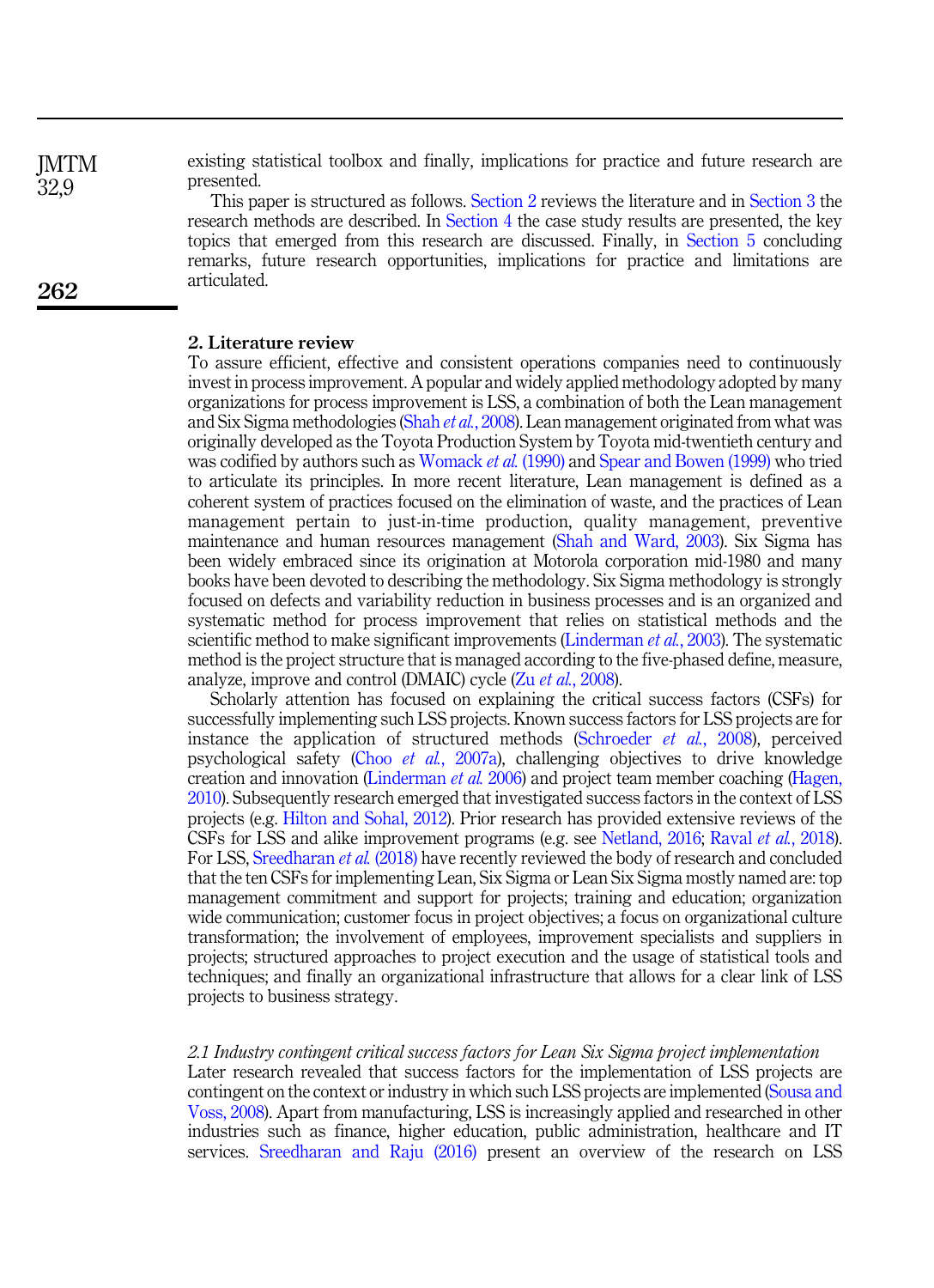implementation and conclude that most of the research stems from the manufacturing (40%) and service sector (35%), in which healthcare services (15%), IT services (10%) and financial services (7%) are the most researched industries.

When looking at the research on service-industry-specific idiosyncratic factors we find that in healthcare factors such as the incentives stemming from laws and regulations, the predominant non-monetary nature of LSS project objectives and the aversion of medical staff to statistical problem-solving techniques should be accounted for when implementing LSS ([Chiarini and Bracci, 2013](#page-21-4)). Other healthcare specific difficulties are the ability to measure and the availability of data [\(Taner](#page-24-4) *et al.*, 2007), the suitability of specific statistical techniques ([Van den Heuvel](#page-24-5) et al., 2006) and the specific need for buy-in and support from physicians ([Langabeer](#page-22-5) *et al.*, 2009). For the financial sector the need to actively facilitate an entrepreneurial culture for LSS to succeed ([Delgado](#page-21-1) *et al.*, 2010) or at least a company culture that is compatible with the LSS mindset (Heckl *et al.*[, 2010](#page-22-6)), and the intangibility of most processes, the invisibility of production flows and high involvement of customers in value delivery processes [\(De Koning](#page-21-5) et al., 2008) are reported. Research on LSS implementation from the digital technology sector does not specifically report on idiosyncrasies for LSS implementation, but predominantly addresses approaches for software development using Lean management [\(Wang](#page-24-6) *et al.*, 2012; [Ghane, 2014](#page-22-7)).

Looking at the digital technology industry reveals a growing economic importance. The total economic activity in the global digital technology industry is estimated at \$5.2 trillion annually, and the portion of gross domestic product resulting from this industry in respectively the US (32%), the EU (20%) and China (14%) already exceeds that of other industries such as retail, construction and transportation ([CompTIA, 2020\)](#page-21-0). The industry comprises several categories and most of the industries' growth in the past years originated from the emerging technologies category ([CompTIA, 2020\)](#page-21-0) and therefore, the focus of this research is on companies in this category. Looking at the DE-TECH industry reveals a dynamic nature. Companies in this industry are confronted with continuous business model innovation and ever-expanding competitive landscapes, intensive merger- and acquisitions activity and a relatively young and mobile workforce ([CompTIA, 2020\)](#page-21-0). [CompTIA \(2020\)](#page-21-0) observed in their 2021 industry outlook that "digital technology and the business of selling it has grown exponentially more complex in recent years." Taken together we argue companies in this sector are confronted with many management challenges. That raises questions about idiosyncrasies of the DE-TECH sector, that are specifically relevant for successfully implementing LSS projects in such dynamic business environments.

<span id="page-4-0"></span>RQ1. What are industry contingent critical success factors for LSS implementation in digital emerging technology companies?

Identification of industry contingent success factors allows for an analysis of what makes LSS implementation in the DE-TECH industry unique. To understand what consequent amendments are needed a detailed definition of LSS implementation is required. Prior research on LSS implementation by [Schroeder](#page-23-4) *et al.* (2008) distilled three unique elements that discriminate LSS from other quality management disciplines. First, the parallel meso-structure that entails the creation of separate teams led by senior project leaders and supported by organizational champions who focus on improving the organization. In this parallel organization, formal mechanisms to select projects with strategic impact are developed and organizational leadership involvement is assured. Second is the training and deployment of dedicated improvement specialists that have a full-time dedication to LSS projects. Third is the use of a structured project method, the DMAIC cycle. This structured project method is aimed at using specific customer-oriented and financial performance metrics and is one of the well-known manifestations of the scientific method applied to problem solving. Predecessors of this structured approach are W. Edward Deming's PlanLSS in digital emerging technology companies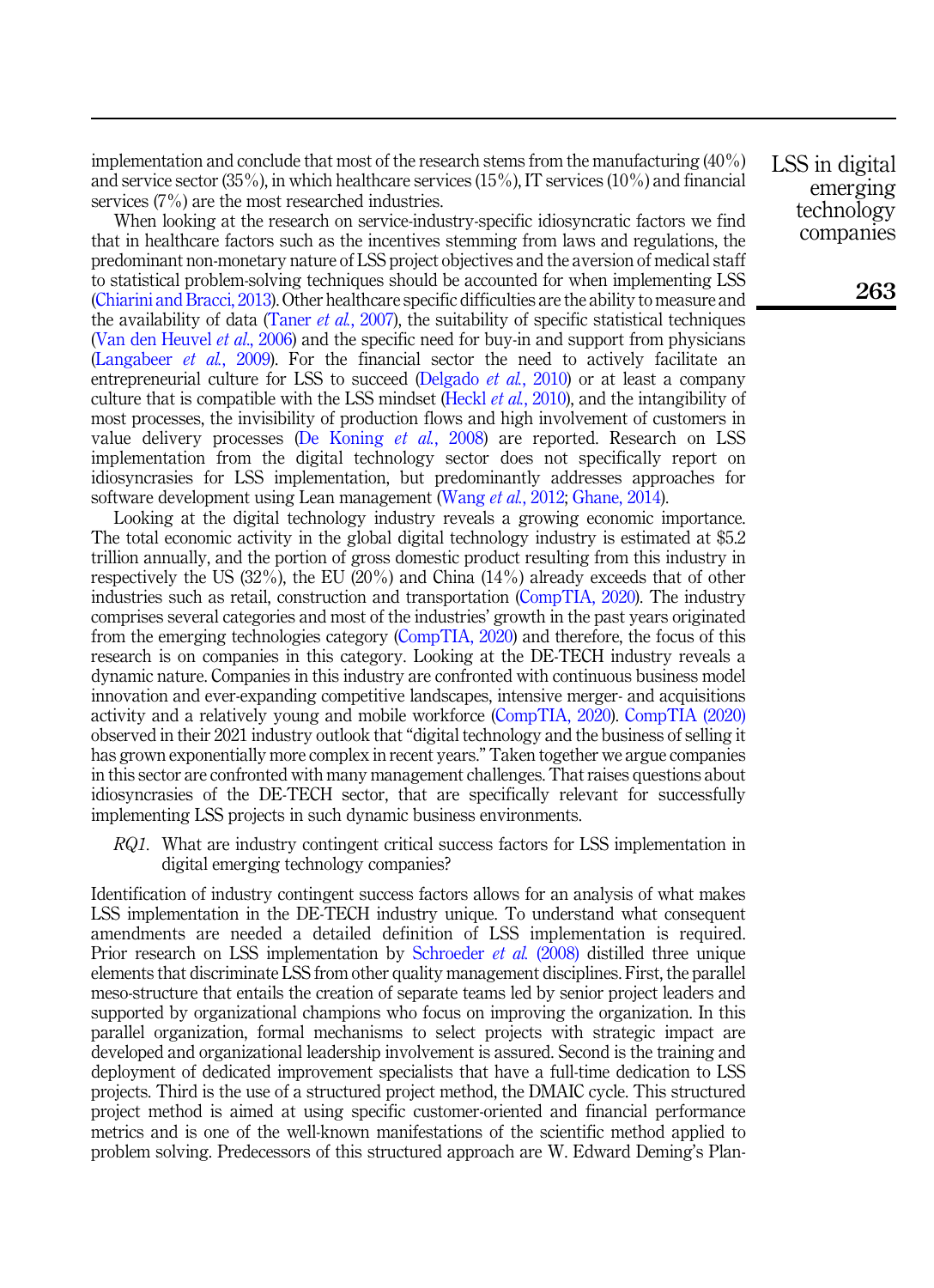Do-Study–Act cycle, based on Walter A. Shewhart's Shewhart Cycle ([Moen and Norman,](#page-23-9) [2009\)](#page-23-9). Core in these structured approaches to quality improvement is the element of learning by inspecting, or checking, whether solutions that intended to solve the problem indeed did so. Additionally the DMAIC structure is sometimes extended to DMAICL, where the latter addition stands for"learn", i.e. making sure that lessons learned from the project are captured and shared for subsequent improvement projects [\(Hayler and Nichols, 2005](#page-22-8)). [De Koning and](#page-21-6) [De Mast \(2006\)](#page-21-6) and [De Mast and Lokkerbol \(2012\)](#page-21-7) further rationalized and detailed the subsequent steps of the DMAIC project structure (Table 1).

Our hypothesis is that industry specific contingency factors will affect how to effectively implement LSS projects in the DE-TECH industry. This holds that amendments to the structured LSS project method are expected, leading to the following research question.

<span id="page-5-0"></span>RO2. What modifications of the structured LSS project methodology are needed for effective implementation in digital emerging technology companies?

#### 2.2 Lean Six Sigma analytical methodology

The purpose of LSS projects is to understand and solve complex and unstructured problems by collecting and analyzing data ([De Mast and Lokkerbol, 2012\)](#page-21-7). The act of LSS project execution is centered around statistical techniques, specifically applied to the problem at

| Phase | Deliverables |
|-------|--------------|
|-------|--------------|

Define: problem selection and benefit analysis

D1. Identify and map relevant processes

- D2. Identify stakeholders
- D3. Determine and prioritize customer needs and requirements (e.g. problem statement, project scope, goals and objectives, project performance measurements)
- D4. Make a business case for the project

Measure: translation of the problem into a measurable form, and measurement of the current situation; refined definition of objectives

- M1. Select one or more critical to quality metrics (CTQ's or dependent variables)
- M2. Determine operational definitions for CTQ's and requirements (sampling, data collection plan)
- M3. Validate measurement systems of the CTQ's (metrology)
- M4. Assess the current process capability (descriptive statistics, graphical methods, distribution identification, process capability analysis, transformation techniques)
- M5. Define objectives

Analyze: identification of influence factors and causes that determine the CTQs' behavior

- A1. Identify potential influence factors
- A2. Select the vital few influence factors (hypothesis testing, failure mode and affect analysis, circumstantial analysis methods)

Improve: design and implementation of adjustments to the process to improve performance of the CTQ's

- I1. Quantify relationships between influence factors and CTQ's (correlations, linear regression, multivariate tools)
- I2. Design actions to modify the process or settings of influence factors in such a way that the CTQ's are optimized (design of experiments)
- I3. Conduct pilot test of improvement actions

Control: empirical verification of the project's results and adjustment of the process management and control system in order that improvements are sustainable C1. Determine the new process capability C2. Implement control plans (statistical process control, total productive maintenance, visual controls, activities to sustain improvements) Table 1. Rational reconstruction of the DMAIC procedure, after [De Koning and De](#page-21-6) [Mast \(2006\)](#page-21-6)

264

**IMTM** 32,9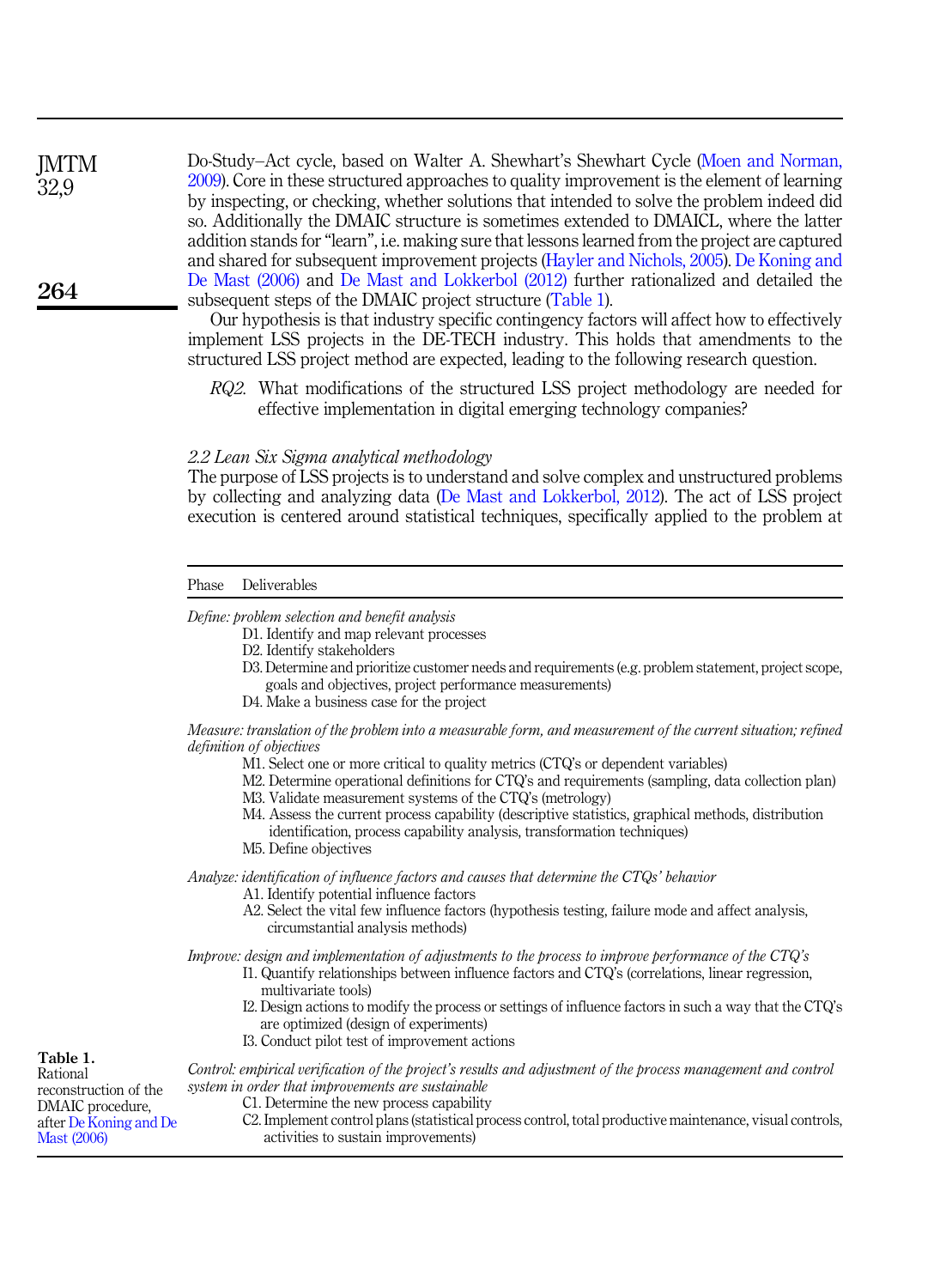hand. The domain of data analytics however is broader and hence needs definition. The use of data analytics emerged in the 1950s and started with limited data sources from internal systems, with data being stored in a repository or data warehouse ([Davenport, 2014\)](#page-21-8). Most applications of data analytics were descriptive and were aimed at reporting and decision support, known as business analytics or business intelligence ([Bartlett, 2013\)](#page-21-9). Early 2000 the concept of Big Data (defined by [Megahed and Jones-Farmer \(2015\)](#page-23-10) as data that is high in velocity, volume and variety) emerged when digital technology companies started using Big Data for internal- and customer-behavioral analytics. The velocity of Big Data required data to be stored and processed more quickly. Predictive and prescriptive analytics emerged and specific algorithms were developed to discover patterns in data, also known as data mining [\(Fayyad](#page-22-9) et al., 1996). Nevertheless, visual analytics of descriptive data remained prevalent ([Davenport, 2014](#page-21-8)). With the emergence of Big Data, the domain of data analytics evolved: data had to be turned into information fast for analysis, more focus on prescriptive and predictive analysis that utilizes machine learning techniques emerged and "fast analytics" through visualization became more important [\(Jarr, 2015\)](#page-22-10). For the implementation of data analytics projects industry standards emerged, such as the Cross Industry Standard Process for Data Mining (CRISP-DM) [\(Azevedo and Santos, 2008\)](#page-21-10). Unique to this framework is that iteration between phases exist and earlier research has investigated cases whereby LSS project methodology is complemented by existing data analytics methodology in the financial services sector ([Zwetsloot](#page-24-7) et al., 2018).

DE-TECH companies heavily rely on capturing, managing and analyzing data, and the capabilities needed for this are fundamental to the dominant business models in this industry. To identify where specific data analytics methodology complements LSS methodology a more specific understanding of the statistical techniques natural to LSS is needed. The American Society for Quality (ASQ) provides a thorough industry standard overview of statistical techniques that LSS practitioners need to master, known as the body of knowledge ([ASQ, 2019\)](#page-21-11) [\(Table 2\)](#page-7-0). One of the objectives of this research is to determine what and how existing data analytics applications are applied in LSS projects, and how these complement or replace LSS statistical techniques.

<span id="page-6-1"></span>RQ3. What, and how can, data analytics applications complement traditional LSS analytical methodology for digital emerging technology companies?

#### <span id="page-6-0"></span>3. Research methodology

The topic of LSS implementation is not novel and would not justify exploratory research methods. The implementation in an under-researched industry and exploration of synergies between adjacent improvement methodologies especially present in that industry however does justify exploratory research, as we are seeking to "uncover areas for further research and theory development" (Voss et al.[, 2002\)](#page-24-8). The implementation of LSS in DE-TECH industries is recent and at an early stage. The benefit of case study research for our research questions is that more "exploratory depth" is enabled, allowing for more elaborate and in-depth investigation of the relations between LSS and the implementation of it in our industry of study [\(Yin, 2017](#page-24-9)). The multi case study approach allows for comparison of differences and similarities between the companies that operate in the same industry. As unit of analysis we have adopted the level of individual LSS programs (cases) that are being deployed in the companies of study. Via a process of within- and cross-case analysis a distinction is made between organization-specific and generic findings ([Eisenhardt and](#page-22-11) [Graebner, 2007\)](#page-22-11).

Despite the benefits of case study research, we do acknowledge its flaws especially in providing objectivity and accuracy due to the central role of the researcher's interpretation of LSS in digital emerging technology companies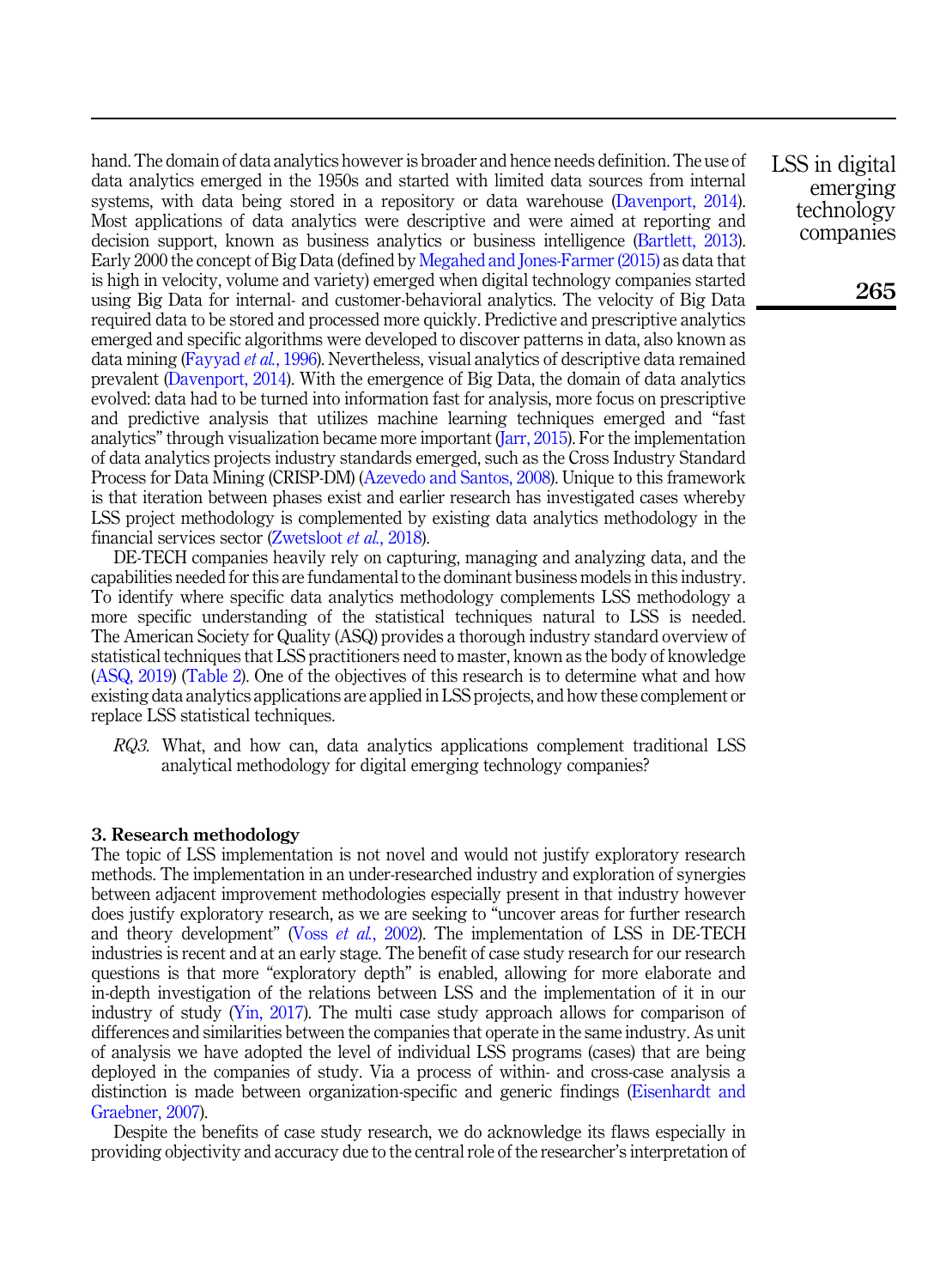<span id="page-7-0"></span>

| JMTM                                                  | Phase   |                   | Statistical techniques                                                                                                                                                                                                                                                                                    |
|-------------------------------------------------------|---------|-------------------|-----------------------------------------------------------------------------------------------------------------------------------------------------------------------------------------------------------------------------------------------------------------------------------------------------------|
|                                                       | Define  | (1)<br>(2)        | Data collection methods (surveys, focus groups, interviews, observations)<br>Analytical tools (affinity diagrams, tree diagrams, matrix diagrams, prioritization matrices,<br>activity network diagrams)                                                                                                  |
|                                                       | Measure | (3)               | Process analysis methods (value stream maps, process maps, work instructions, flowcharts,<br>spaghetti diagrams, circle diagrams, Gemba studies)                                                                                                                                                          |
| 266                                                   |         | (4)<br>(5)        | Data collection methods (sampling, data collection methods)<br>Measurement system analysis (gauge repeatability and reproducibility studies and other<br>MSA tools)                                                                                                                                       |
|                                                       | Analyze | (6)<br>(7)<br>(8) | Probability analysis methods (distribution identification)<br>Process capability analysis methods (for normal and non-normal data)<br>Measuring and modeling relationships (correlation, linear regression, multivariate regression)                                                                      |
| Table 2.<br>Overview of LSS<br>statistical analytical | Improve | (9)               | Hypothesis testing (errors, power, significance, confidence and prediction intervals, test for<br>means and variances, analysis of variance, goodness of fit tests, nonparametric tests)<br>(10) Design of experiments (design principles, one-factor, two-level fractional factorial, full<br>factorial) |
| techniques $(ASQ, 2019)$                              | Control |                   | (11) Statistical process control (control chart analysis)                                                                                                                                                                                                                                                 |

the data. Qualitatively obtaining data from multiple cases poses an inherent vulnerability as data collection methods are subject to researcher biases ([Patton and Appelbaum, 2003\)](#page-23-11). The strategy to mitigate these vulnerabilities is for one the design of a systematic approach to collection and documentation of data, and secondly the application of triangulation methods. The procedure for triangulation comprised the collection of data from several sources and assessment as to whether this supported conclusions ([Miles and Huberman, 1994](#page-23-12)). For an overview of the research protocol development and consecutive data analysis see [Figure 1](#page-8-0).

## 3.1 Data collection method

The data was collected by semi-structured interviews using open question interview protocols. The interviews were held with senior LSS implementation leaders and senior LSS practitioners who are involved in the implementations. The open question interview protocols comprised two parts and are available as [Appendix](#page-24-10):

- (1) Factual protocol for obtaining general company data and information about the implementation (e.g. duration, reasons, scale, number of projects, areas or functions where projects were carried out, perceived benefits)
- (2) Protocol for the research questions covering several topics including the process of implementing LSS, the challenges encountered in this process and the mitigation strategies applied, key learnings on LSS methodology implementation and finally key learnings on data gathering, handling and analysis in LSS implementation processes.

The interview protocols were piloted by interviews with three people from one organization holding both practitioner and managerial roles, which led to revision and improvement of the protocol. Next to the interviews existing archival data was requested and reviewed. Examples include formal status reports, newsletters and executive meeting documentation. Observations related to questions in the interview protocols were documented in the database and labeled as an additional source. A total of 11 LSS implementation leaders (Master Black Belts) and practitioners (Black Belts) with extensive experience in LSS implementation in the DE-TECH industry were interviewed. The interviewers took elaborate notes and subsequently transcribed and coded the interview data in a three step fashion as proposed by [Strauss and Corbin \(1990\)](#page-24-11) and Voss et al. [\(2002\)](#page-24-8):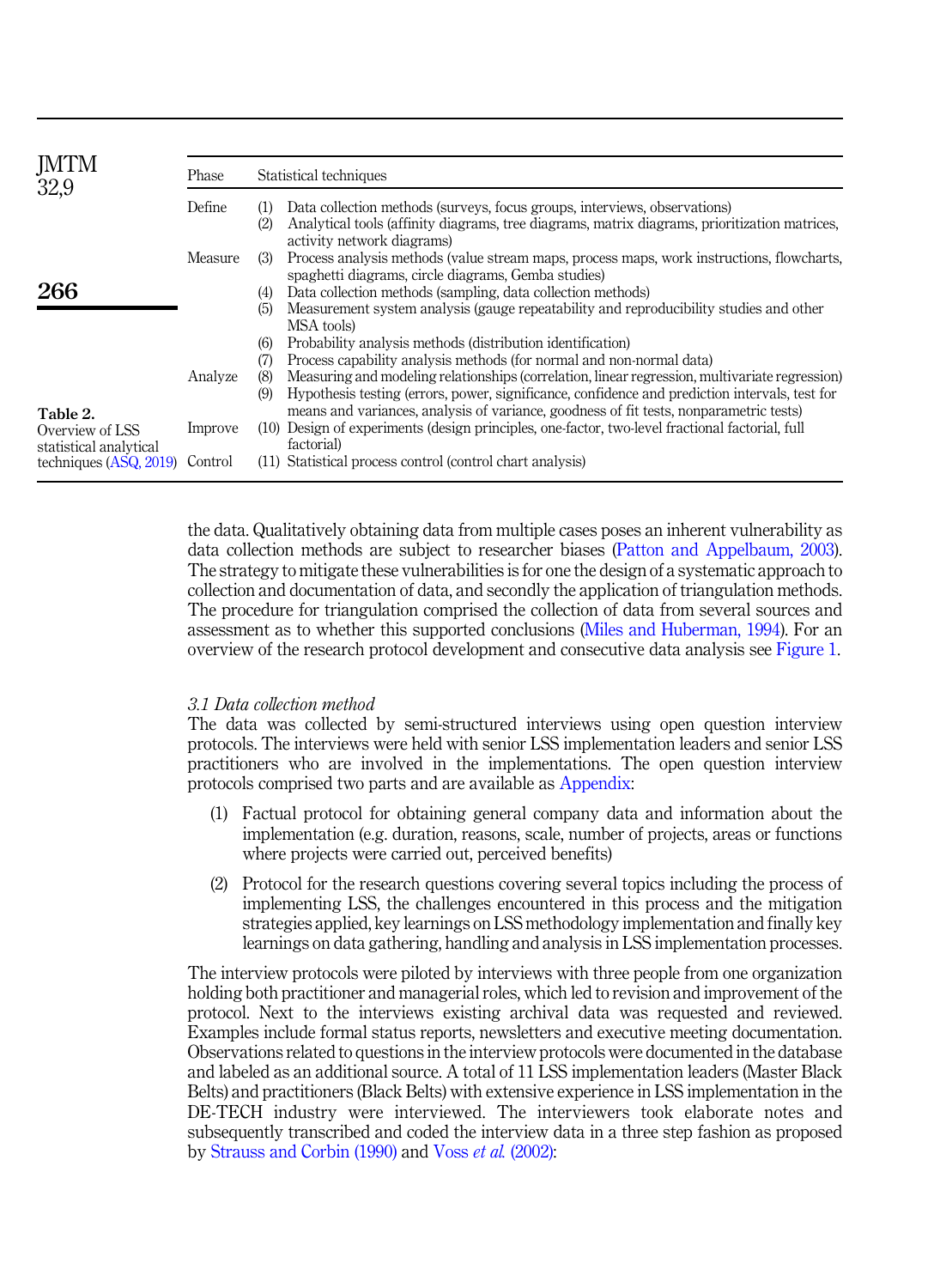<span id="page-8-0"></span>

- (1) Open coding: individual observations were labeled and grouped in sub-categories.
- (2) Axial coding: these subcategories were then rationally linked to higher level categories.
- (3) Selective coding: the categories were linked to other (sub) categories to identify relations.

The coded information was stored in a spreadsheet database to allow for accurate and imitable data analysis [\(Yin, 2017](#page-24-9)). This process of data analysis led to the identification of core- and subcategories within the interview data related to each of the research questions. Subsequent content analysis lead to the identification of patterns related to our research questions. Thereby a chain of evidence was constructed for the analysis as presented in this paper. Data triangulation was performed by comparing and validating observations from at least two interviews or from interviewees in different organizational roles (level of LSS practitioner – experience and responsibility) where possible.

#### 3.2 Case presentation

Data collection was performed from October 2019 to March 2020, in the United States San Francisco bay area. [Table 3](#page-9-0) presents a summary of the six involved companies from the DE-TECH industry that implemented LSS programs. The companies are all involved in Internetbased digital emerging technologies, aimed at consumers and businesses.

The average age of the companies in our sample is 22.5 years. Company sizes vary from \$1.3 billion to \$136.3 billion in annual revenues and from 2,300 to 145,000 employees. The duration of the LSS implementations in the studied companies ranges from less than a year to 17 years for program E1. For company A and D their LSS programs were studied separately as these were concurrently executed but managed separately (i.e. differed in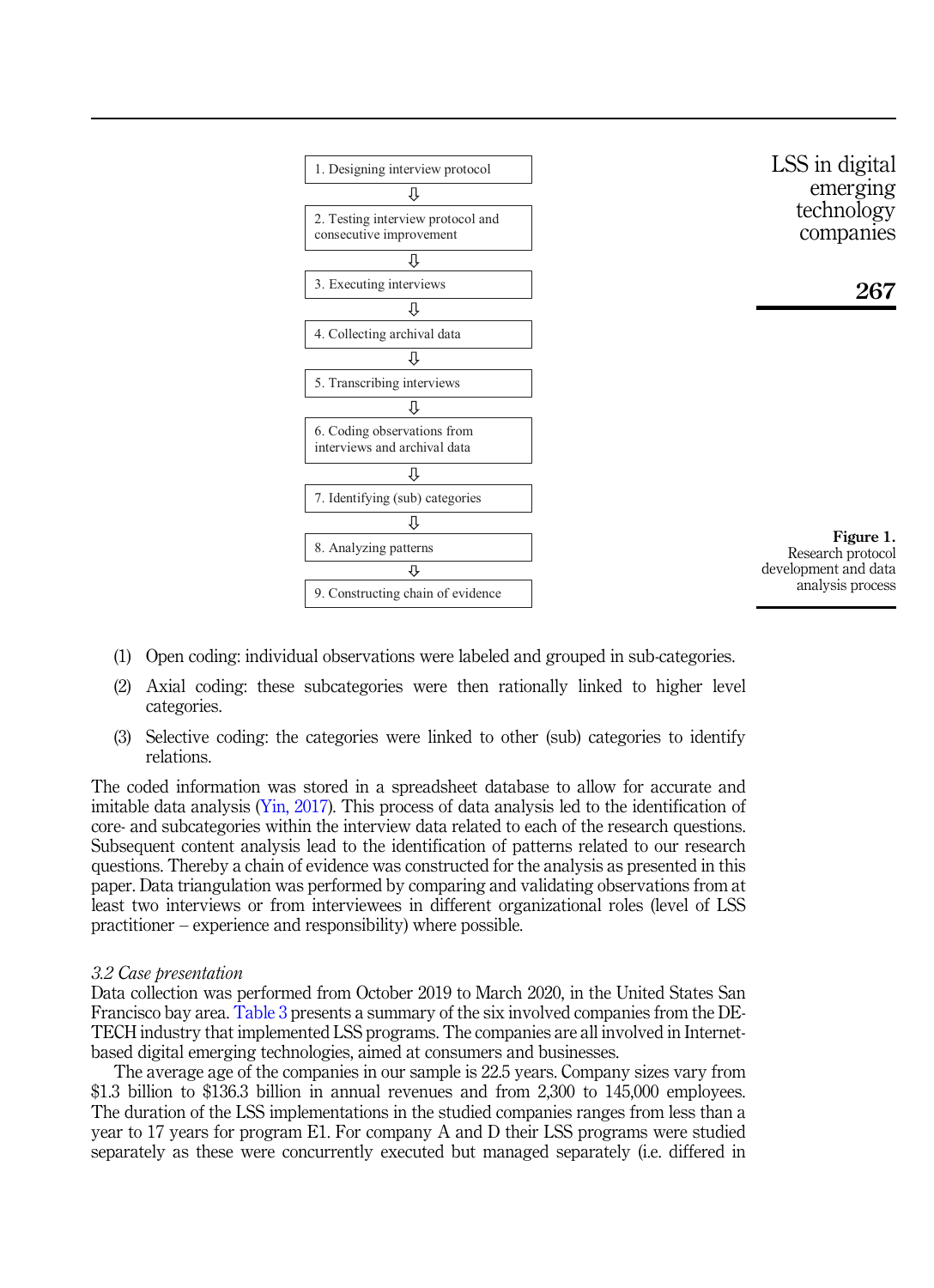<span id="page-9-0"></span>

| JMTM<br>32,9                                            |              |                                                                                                                         | F1 (4 years)                               | 300 YB<br>3MBB<br>92 GB<br>4BB                                                                                  | 1 MBB (20 years)<br>1 BB (7 years)                                                    | Manufacturing<br>technology<br>Wholesale<br>Finance<br>Digital                                                                                                      | $\left( continued\right)$ |
|---------------------------------------------------------|--------------|-------------------------------------------------------------------------------------------------------------------------|--------------------------------------------|-----------------------------------------------------------------------------------------------------------------|---------------------------------------------------------------------------------------|---------------------------------------------------------------------------------------------------------------------------------------------------------------------|---------------------------|
|                                                         |              | IT software<br>$10$ years<br>19,000<br>\$13                                                                             |                                            |                                                                                                                 |                                                                                       |                                                                                                                                                                     |                           |
| 268                                                     | 臼            |                                                                                                                         | $\ominus$                                  | $\ominus$<br>$\odot$<br>$\odot$                                                                                 | $\ominus$                                                                             | $\widehat{\mathfrak{A}}\widehat{\mathfrak{B}}$<br>Э                                                                                                                 |                           |
|                                                         | 囜            | IT soft- and<br>hardware<br>35 years<br>77,700<br>\$49.3                                                                | (1) E1 (17 years)                          | 3 BB's<br>$\ominus$                                                                                             | 1 BB (19 years <sup>8</sup> )<br>1 BB (19 years)<br>$\ominus\mathfrak{D}$             | technology<br>Digital<br>$\ominus$                                                                                                                                  |                           |
|                                                         |              |                                                                                                                         |                                            |                                                                                                                 |                                                                                       |                                                                                                                                                                     |                           |
|                                                         |              | IT soft- and hardware<br>21 years                                                                                       | $DI$ (<1 year)<br>$D2$ (<1 year)           | D3 (9 years)<br>80 GB's<br>$3$ BB's                                                                             | 1 MBB (22 years)<br>1 BB (19 years <sup>8</sup> )<br>1 BB (15 years)                  | Digital technology<br>Manufacturing<br>Finance                                                                                                                      |                           |
|                                                         | ≏            | \$136.3<br>99,700                                                                                                       |                                            | <b>ASSAS</b>                                                                                                    | $\ominus$ ම                                                                           | $\ominus$ හි                                                                                                                                                        |                           |
|                                                         |              | IT software<br>13 years<br>2,300                                                                                        | $Cl$ (<1 year)                             | $\begin{array}{c} 5 \, \text{GB's} \\ 1 \, \text{BB} \\ 1 \, \text{MBB} \end{array}$                            | 1 BB (13 years)                                                                       | technology<br>Healthcare<br>Digital                                                                                                                                 |                           |
|                                                         | $\cup$       | 515                                                                                                                     | $\ominus$                                  | $\ominus$ $\odot$ $\odot$                                                                                       | $\ominus$                                                                             | $\odot$<br>$\ominus$                                                                                                                                                |                           |
|                                                         | $\mathbf{r}$ | IT hardware<br>36 years<br>145,000<br>\$78                                                                              | B1 (10 years)<br>$\ominus$                 | 1000 YB's<br>$\ominus$                                                                                          | 1 MBB (18<br>years <sup>h</sup><br>$\ominus$                                          | Manufacturing<br>$\ominus$                                                                                                                                          |                           |
|                                                         | ⋖            | $\begin{array}{l} 20 \,\mathrm{years} \\ \text{\$18} \\ \text{35,000} \\ \text{IT software} \end{array}$                | A1 (4 years)<br>A2 (2 years)<br>$\ominus$  | $65\,\mathrm{GB's}\atop 1\,\mathrm{BBS}$ 3 MBB's<br>$\ominus$ $\odot$ $\odot$                                   | BB (8 years)<br>BB (15 years)<br>$2 \text{ MBB} (12 - 18)$<br>⊖ම®                     | Manufacturing<br>Finance<br>Healthcare<br>Professional<br>Services<br>Oil and gas<br>technology<br>$\frac{\text{years}}{\text{Digital}}$<br>$\ominus$<br>0.000<br>ම |                           |
| Table 3.<br>Presentation of the case<br>study companies | Company      | Company characteristics<br>Main industry<br>Employees <sup>c</sup><br>Revenue <sup>b</sup><br>focus<br>Age <sup>a</sup> | LSS programs and<br>durations <sup>d</sup> | associated to LSS<br>practitioners<br>LSS trained<br>$\ensuremath{\mathsf{programs}}^{\ensuremath{\mathsf{e}}}$ | Interviewee characteristics<br>roles and LSS<br>Respondent<br>experience <sup>c</sup> | Respondent prior<br>experience<br>industry                                                                                                                          |                           |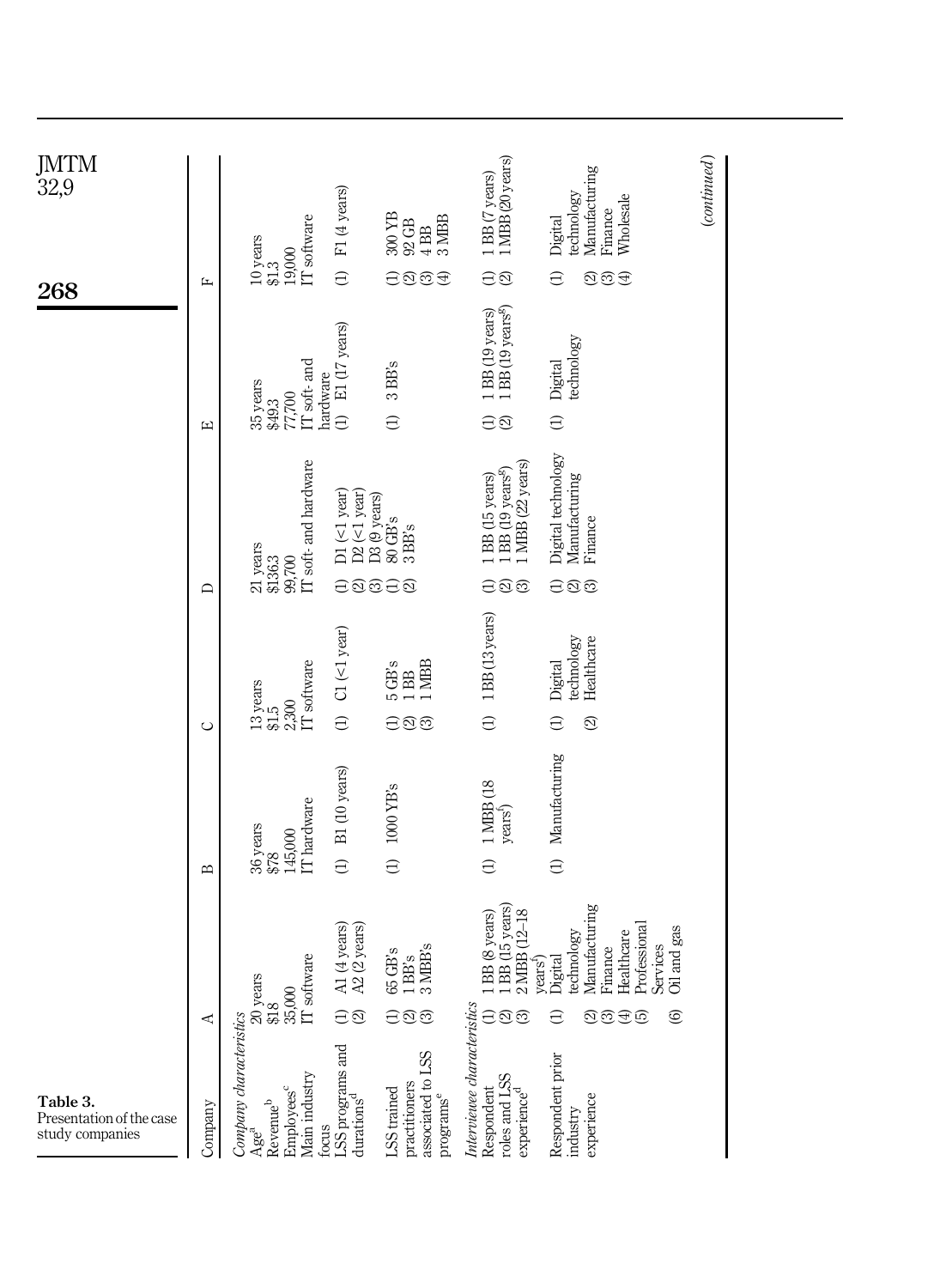|                                   |                                                                                                                                                                                                                                                                                                                                                                                                                                                                                                                                                                                                                  | LSS in digital                      |
|-----------------------------------|------------------------------------------------------------------------------------------------------------------------------------------------------------------------------------------------------------------------------------------------------------------------------------------------------------------------------------------------------------------------------------------------------------------------------------------------------------------------------------------------------------------------------------------------------------------------------------------------------------------|-------------------------------------|
|                                   | insight in results<br>Cost reduction<br>Cost reduction<br>No aggregate<br>satisfaction<br>automation<br>Improved<br>Variation<br>reduction<br>customer<br>Process<br>yet                                                                                                                                                                                                                                                                                                                                                                                                                                         | emerging<br>technology<br>companies |
| 臼                                 | $\ominus$<br>$\ominus$<br>ල<br>ි<br>ଛ                                                                                                                                                                                                                                                                                                                                                                                                                                                                                                                                                                            | 269                                 |
|                                   | Cost reduction<br>Cost reduction<br>improvement<br>management<br>development<br>Employee<br>Improved<br>process<br>Quality                                                                                                                                                                                                                                                                                                                                                                                                                                                                                       |                                     |
| $\boxed{\mathbf{L}}$              | $\ominus$<br>$\ominus$<br>ි                                                                                                                                                                                                                                                                                                                                                                                                                                                                                                                                                                                      |                                     |
|                                   | Note(s): <sup>a</sup> In years, <sup>b</sup> In billion \$ over 2018, 'Reported in the 2018 annual reports, <sup>d</sup> In years per January 1, 2020, 'Reported by corresponding program management leaders,<br><sup>4g</sup> These practitioners held experience in multiple companies and were therefore interviewed twice, each time for a different company<br>Improved process<br>insight in results<br>yet for programs<br>satisfaction and<br>Cost reduction<br>No aggregate<br>efficiency for<br>management<br>program D3<br>satisfaction<br>D1 and D2<br>Improved<br>Increased<br>customer<br>customer |                                     |
| ≏                                 | $\ominus$<br>$\odot$<br>$\ominus$<br>ල                                                                                                                                                                                                                                                                                                                                                                                                                                                                                                                                                                           |                                     |
|                                   | Cost reduction<br>No aggregate<br>development<br>results yet<br>Employee<br>insight in                                                                                                                                                                                                                                                                                                                                                                                                                                                                                                                           |                                     |
| $\cup$                            | $\ominus$<br>$\ominus$                                                                                                                                                                                                                                                                                                                                                                                                                                                                                                                                                                                           |                                     |
|                                   | development<br>Results not<br>Employee<br>tracked                                                                                                                                                                                                                                                                                                                                                                                                                                                                                                                                                                |                                     |
| $\mathbf{\underline{\mathsf{m}}}$ | $\ominus$<br>$\ominus$                                                                                                                                                                                                                                                                                                                                                                                                                                                                                                                                                                                           |                                     |
|                                   | Results unclear<br>Several process<br>Cost reduction<br>Cost reduction<br>related<br>improvement<br>management<br>automation<br>Improved<br>Process<br>process                                                                                                                                                                                                                                                                                                                                                                                                                                                   |                                     |
| ⋖                                 | $\widehat{\ominus}$<br>$\ominus$ $\odot$ $\odot$<br>ි                                                                                                                                                                                                                                                                                                                                                                                                                                                                                                                                                            |                                     |
| Company                           | LSS implementation characteristics<br>Rationale for LSS<br>implementation<br>implementation<br>results of LSS<br>Perceived                                                                                                                                                                                                                                                                                                                                                                                                                                                                                       | Table 3.                            |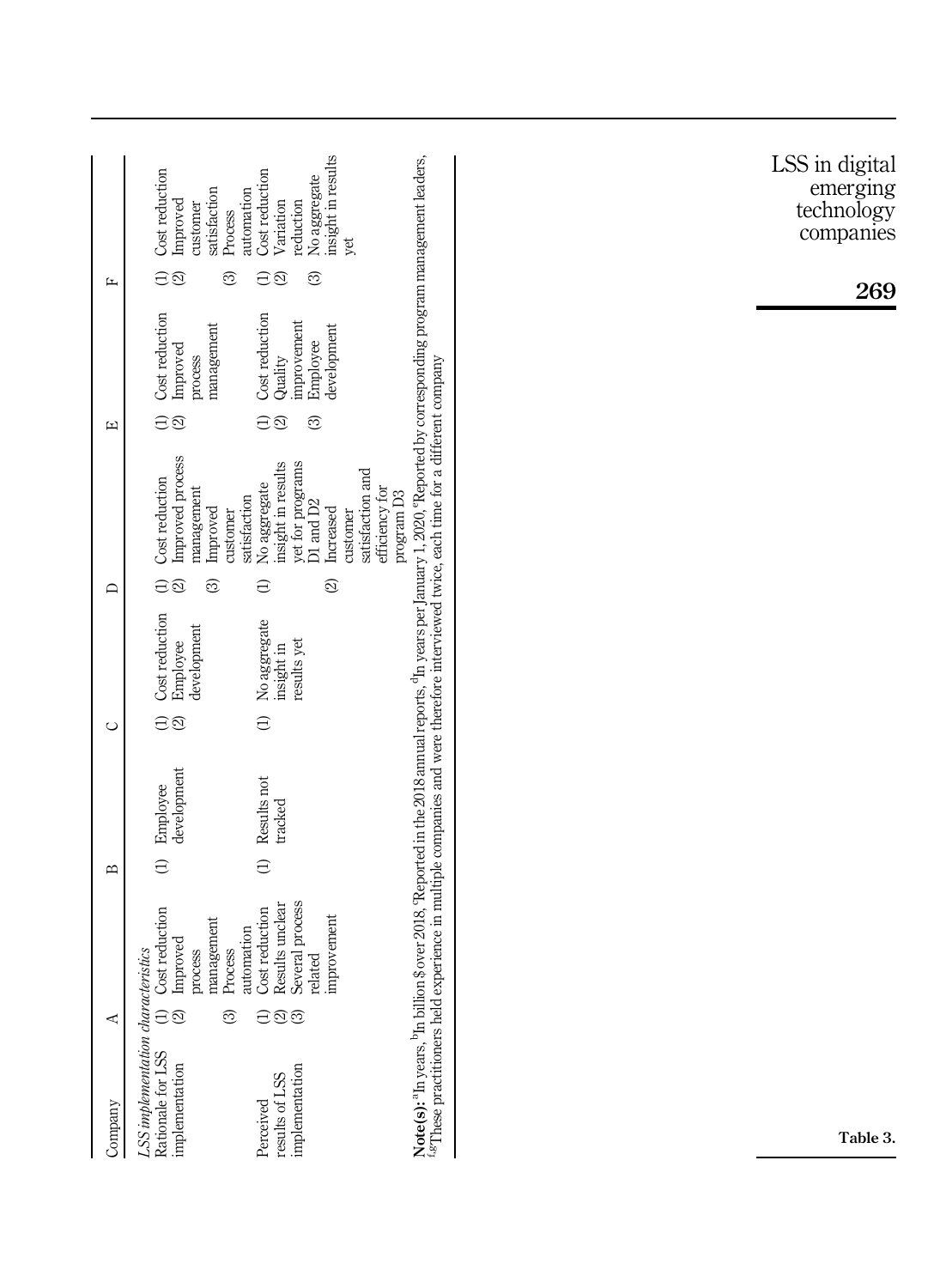leadership, rationale, scope, format and staffing). For each company and their separate programs, practitioners who were involved have participated in the research. From these companies, a total of 11 LSS practitioners with an average experience of 15.3 years were interviewed. Four hold LSS Master Black Belt (MBB) and seven hold LSS Black Belt (BB) certifications. Also, the average duration of the LSS implementation programs in our sample (5.5 years) means that most participants have gained their experience in other industries, predominantly being Digital Technology, Manufacturing, Finance and Healthcare before becoming involved in the DE-TECH industry.

Strategic rationales for implementing LSS in the companies of study varies, with cost reduction as the prevalent reason (mentioned by interviewees in five of the six case-companies). Cost reduction is a commonly found rationale for LSS implementation ([Vashishth](#page-24-12) *et al.*, 2019), and here cost reduction was often related to the need to scale operations efficiently as the company continued to grow. Secondly the improvement of process management as organizational function was mentioned most, followed by customer satisfaction improvement. Apart from cost reduction, different categories of perceived results are reported. In two out of the six companies results are not tracked or there is no aggregate insight in the benefits that the LSS implementations have yielded so far.

## <span id="page-11-0"></span>4. Results and discussion

Per research question the empirical findings and results are presented and discussed. In each section future research directions are discussed when appropriate.

#### 4.1 Industry contingent critical success factors for Lean Six Sigma implementation

Prevalent CSF's for LSS projects in DE-TECH companies are organizational leadership that is engaged to the implementation, LSS methodology that is rebranded to fit existing shared values in the organization and finally a restructuring of the traditional LSS training program whereby the amount time spent on physical training is reduced and replaced by on-the-job training. An overview of research findings for the first research question, being industry-specific challenges to LSS implementation, the solutions that have been applied by the interviewees and finally the acknowledged underlying critical success factors that were considered to be pivotal in adequately responding to the challenges are presented in [Table 4](#page-12-0).

4.1.1 The need for engaged leadership. The most acknowledged CSF is engaged leadership (A1, A2, B1, D3, E1, F1), manifested by among others a mandate for implementation from senior management, active participation of senior management in steering committees and the appointment of dedicated resources for the implementation. The CSFs importance is rooted in several industry-specific challenges.

First, many LSS programs (A1, A2, C1, D2) acknowledged that the sector's fast paced nature makes that business priorities quickly change (e.g. quarterly). Completing a medium to high impact project just as quickly, i.e. before business needs change, was considered challenging. For example (A1)"...in Silicon Valley, efficient operations is not a priority but an afterthought; culturally, the focus is on product innovation and on growth. In addition, digital technology trained employees typically lack the knowledge and understanding of Operational Excellence methods, and are typically working in silos, thereby limiting their understanding of the end-to-end processes they are part of". Second, central core-teams that oversee and coordinate the LSS implementation had difficulty with delegating the ownership of process improvement projects to process owners (A2, F1). In similar fashion little appetite from process owners to request core-teams to support or lead process improvement efforts was observed. As stated (A2, E1, F1): "asking help from the LSS core-teams" was perceived as

**IMTM** 32,9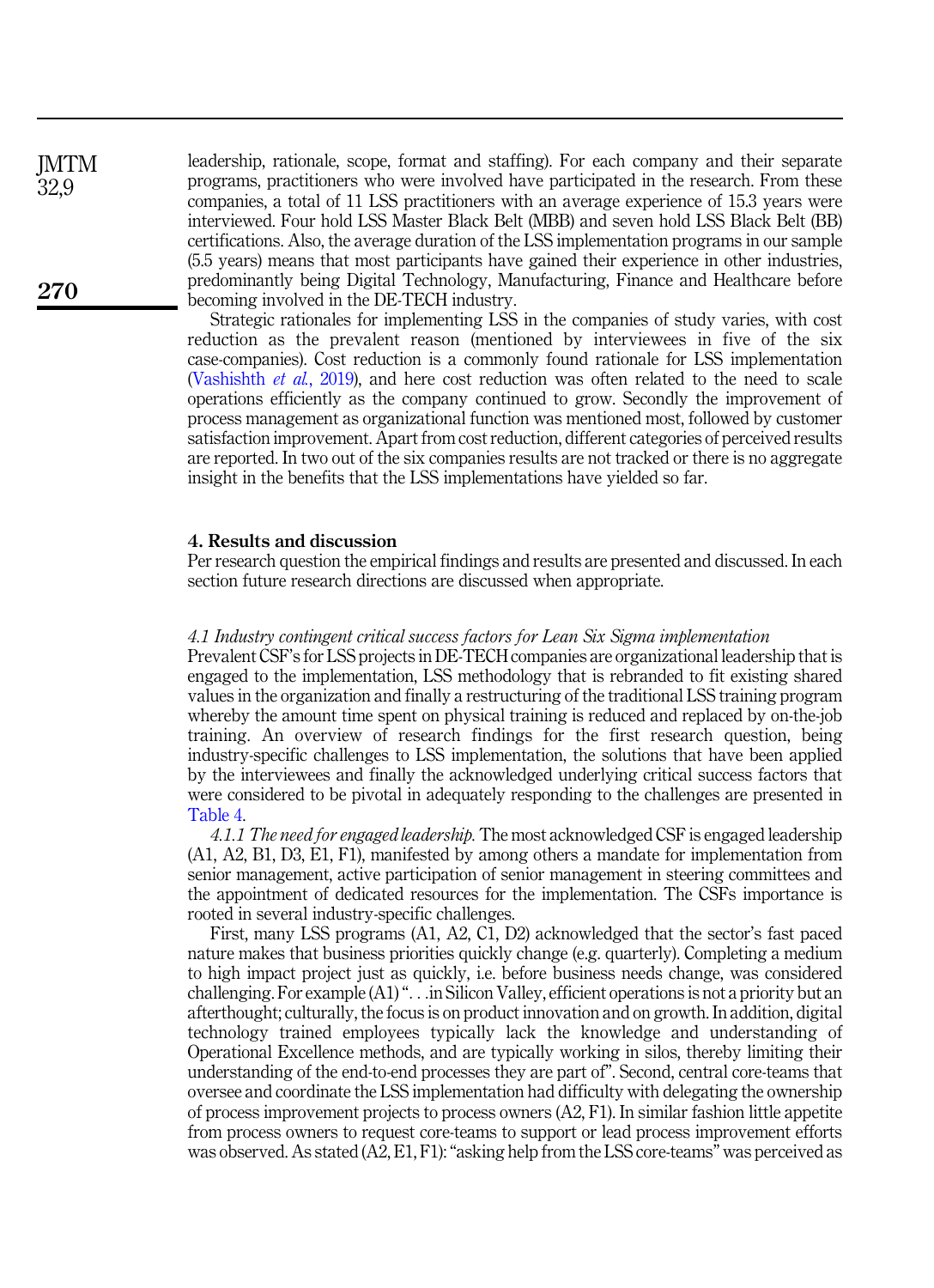<span id="page-12-0"></span>

| LSS<br>program | Industry-specific challenges to<br>LSS implementation |                                                                                                                                                                           |                                        | Solutions for challenges to<br>LSS implementation                                                                                                                                                                                      |                          | Critical success factors for<br>LSS implementation                                                                     | LSS in digital<br>emerging                                                                |
|----------------|-------------------------------------------------------|---------------------------------------------------------------------------------------------------------------------------------------------------------------------------|----------------------------------------|----------------------------------------------------------------------------------------------------------------------------------------------------------------------------------------------------------------------------------------|--------------------------|------------------------------------------------------------------------------------------------------------------------|-------------------------------------------------------------------------------------------|
| A1             | (1)<br>(2)<br>(3)<br>(4)                              | Fast paced environment<br>Low operational<br>excellence awareness and<br>maturity<br>Poor reputation of LSS<br>(outdated)<br>Little industry-specific<br>challenges exist | (1)<br>(2)<br>(3)<br>(4)<br>(5)        | Adapting to<br>organizational needs<br>(flexibility)<br>Selecting LSS trainees<br>carefully<br>Providing LSS career<br>paths<br>Reframing the LSS<br>approach<br>Rebranding the LSS                                                    | (1)<br>(2)<br>(3)<br>(4) | Engaged leadership<br>Rebranded LSS<br>methodology<br>Reduction in training<br>davs<br>Dedicated central core-<br>team | technology<br>companies<br>271                                                            |
| A2             | (1)<br>(2)                                            | Fast paced environment<br>Push for project execution<br>by central organizations                                                                                          | (1)<br>(2)<br>(3)<br>(4)<br>(5)<br>(6) | approach<br>Adapting to<br>organizational needs<br>(flexibility)<br>Partnering with<br>proponent leaders<br>Focusing on quick-win<br>projects<br>Creating broad<br>awareness<br>Reframing the LSS<br>approach<br>Deploying experienced | (1)<br>(2)<br>(3)        | Engaged leadership<br>Committed subject<br>matter expertise<br>Dedicated coaching                                      |                                                                                           |
| B1             | (1)                                                   | Little industry-specific<br>challenges exist                                                                                                                              | (2)                                    | LSS practitioners<br>(1) Rebranding the LSS<br>approach<br>Selecting LSS trainees<br>carefully                                                                                                                                         | (1)<br>(2)               | Engaged leadership<br>Reduction in training<br>days                                                                    |                                                                                           |
| C1<br>D1       | (1)<br>(1)                                            | Fast paced environment<br>Low operational<br>excellence awareness and<br>maturity                                                                                         | (1)<br>(2)<br>(3)<br>(1)<br>(2)        | Reframing the LSS<br>approach<br>Creating broad<br>awareness<br>Selecting LSS trainees<br>carefully<br>Reframing the LSS<br>approach<br>Deliberated project                                                                            |                          |                                                                                                                        |                                                                                           |
| D2             | (1)                                                   | Fast paced environment                                                                                                                                                    | (1)                                    | selection<br>Creating broad<br>awareness                                                                                                                                                                                               | (1)                      | Rebranded LSS<br>methodology                                                                                           |                                                                                           |
| D3             | (1)                                                   | Low operational<br>excellence awareness and<br>maturity                                                                                                                   | (1)<br>(2)                             | Reframing the LSS<br>approach<br>Deliberated project<br>selection                                                                                                                                                                      | (2)<br>(1)<br>(2)        | Dedicated coaching<br>Engaged leadership<br>Motivated trainees<br>( <i>continued</i> )                                 | Table 4.<br>Industry-specific<br>challenges, solutions<br>and critical success<br>factors |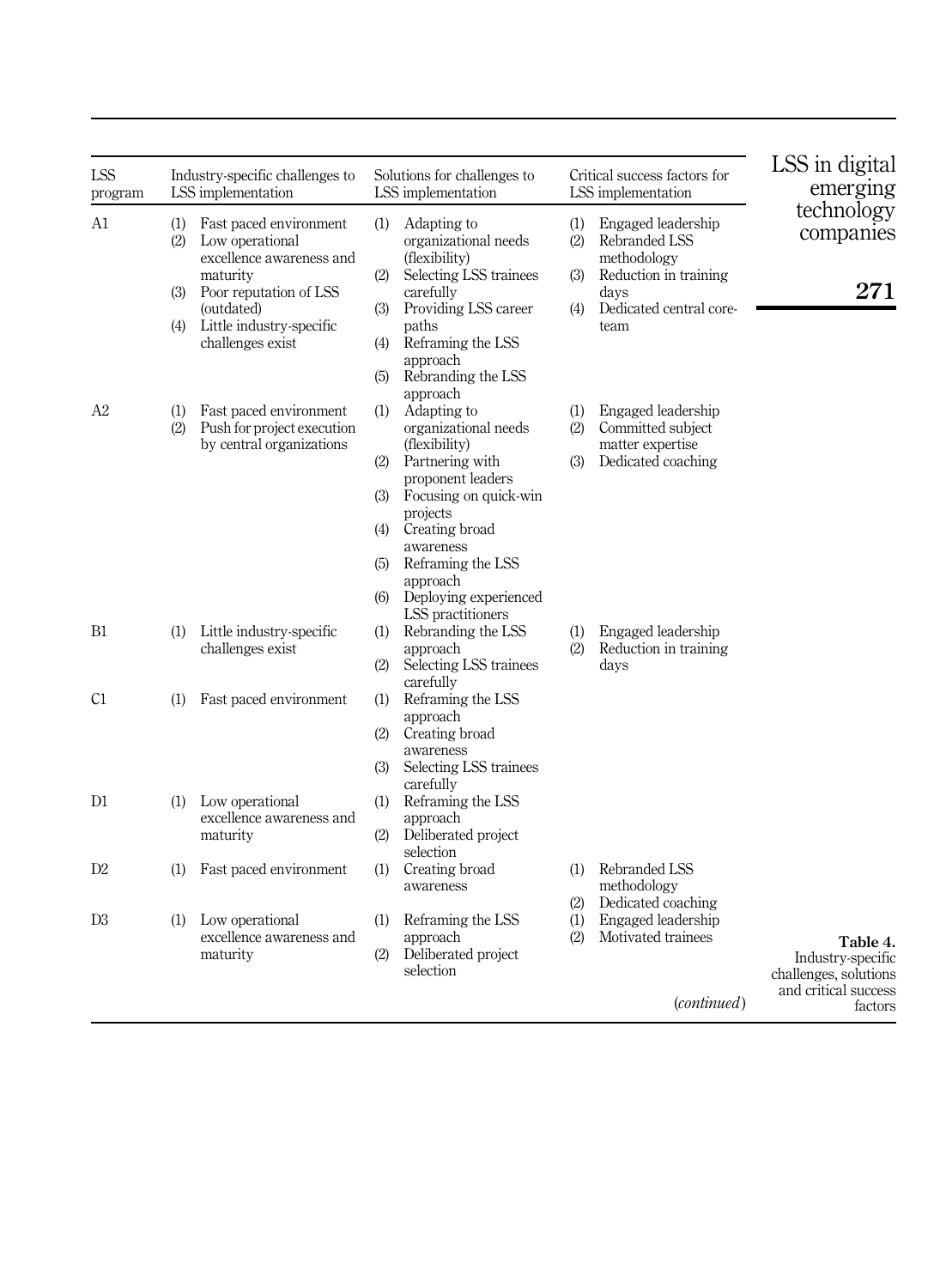| JMTM<br>32,9 | <b>LSS</b><br>program | Industry-specific challenges to<br>LSS implementation                                                            | Critical success factors for<br>Solutions for challenges to<br>LSS implementation<br>LSS implementation             |                                                                                                                                               |  |  |  |
|--------------|-----------------------|------------------------------------------------------------------------------------------------------------------|---------------------------------------------------------------------------------------------------------------------|-----------------------------------------------------------------------------------------------------------------------------------------------|--|--|--|
| 272          | E1                    | Low operational<br>(1)<br>excellence awareness and<br>maturity<br>(2)<br>Bias towards<br>technological solutions | Reframing the LSS<br>approach<br>Deliberated project<br>(2)<br>selection<br>Identifying process<br>(3)<br>owners    | Engaged leadership                                                                                                                            |  |  |  |
| Table 4.     | F1                    | (1)<br>Poor reputation of LSS<br>(outdated)<br>Push for project execution<br>(2)<br>by central organizations     | Reframing the LSS<br>(1)<br>approach<br>Creating broad<br>(2)<br>awareness<br>Rebranding the LSS<br>(3)<br>approach | Engaged leadership<br>Dedicated coaching<br>(2)<br>Motivated trainees<br>(3)<br>Aligned LSS project<br>(4)<br>objectives with<br>organization |  |  |  |

introducing "paralysis by analysis", "DMAIC feels like red-tape". Premier causes for these challenges are a strong company-wide external and innovation-driven focus. Development of new products and achieving company growth consistently trumped improvement of processes and maintaining efficient operations. To overcome these challenges dedicated and prolonged leadership support proved to be pivotal, or as several respondents argued: "having had results-oriented and dedicated project sponsors proved to be pivotal in securing motivated and knowledgeable project team members, which lead to ultimate project success" (F1) and "having had managers that were supportive was a major success factor, as they allowed resources the time to work on their improvement projects" (D3).

In case of insufficient leadership engagement, deliberated project selection was mentioned by several programs (A2, D1, D2, D3) as an adequate solution: these programs decided to only train and coach LSS trainees with projects earmarked as high priority for their teams (i.e. directly related to team annual or quarterly objectives). For example, programs A2 and D2 asked project leads and champions to clearly show how the business impact of the project ties back to the team's yearly and quarterly goals. Thereby, availability of project support resources and leadership engagement could be secured. An additional strategy to mitigate the risk of insufficient engagement is to partner first with leaders who see value in LSS implementation and together create success stories. For example: "by making sure that the LSS projects are directly linked to quarterly business objectives, managers were able to commit to the implementation"(F1). Thereby the interest of unconvinced leaders elsewhere in the organization was obtained. Finally, to mitigate the risk of obsolescence due to fast changing business priorities several programs (A2 and D2) scoped projects using Agile Scrum's minimum viable product (MVP) concept ([Schwaber and Sutherland, 2017\)](#page-23-13). The MVP approach applied to LSS projects helps teams to spilt LSS projects in multiple phases to progressively solve the highest priority process problems. For example F1 and A2 respondents mentioned "the identification of quick wins (solutions) in a project while continue working on the meaty root causes that will lead to long-term solutions proved to be helpful in securing buy in from managers" and "leaders do not want to commit their resources on long training programs with untested benefits".

4.1.2 Discussion of the need for engaged leadership. In conclusion, engaged leadership appeared to be of utmost importance for LSS implementation, thereby corroborating prior researches on the topic ([Kwak and Anbari, 2006](#page-22-12); Saad et al.[, 2006;](#page-23-14) [Panizzolo](#page-23-15) et al., 2012; [Laureani and Antony, 2012](#page-22-13)). For the DE-TECH industry specifically, management commitment is needed to (1) make and keep LSS implementation priority in the dynamic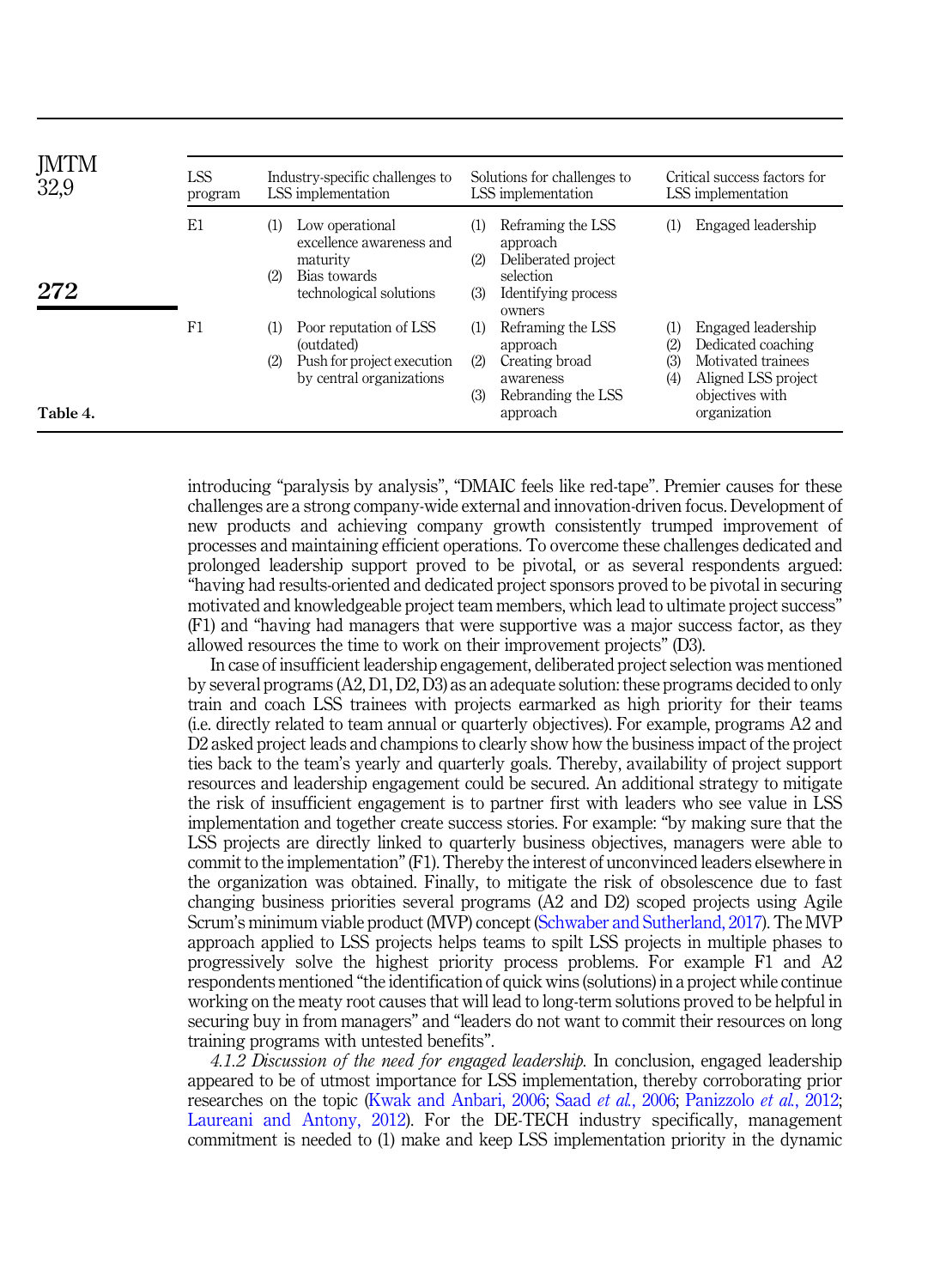business environment and (2) keep emphasizing the importance of internal process improvement over external business development. The underlying challenge that committed management ought to address is to maintain focus on exploitation (by means of effective and efficient operations), over exploration (new business development), also known as ambidexterity (O'[Reilly and Tushman, 2013\)](#page-23-16). An important concept related to this challenge is that of motivation to engage in LSS application ([Anand](#page-21-12) *et al.*, 2009), especially in an environment where process optimization is important but is not perceived as such by the majority of the workforce. The scope of future research should include questions of motivation for LSS application and adoption, especially for companies that are in fast growing and in dynamic business environments. Prior research on entrepreneurial start-up processes synthesized how entrepreneurial values and convictions are important and dominant in early phases of company growth ([Estay](#page-22-14) *et al.*, 2013). At a certain moment a more professional approach to managing the internal organization is demanded by various forces. A better understanding when and how this balance needs to be achieved has important implications for practice.

4.1.3 Altering Lean Six Sigma's name and training approach. Rebranding of LSS and offering an incremental, prioritized, on-the-job training approach are the second most recognized CSFs (A1, B1, D2). Programs A1 and D2 changed the name of the methodology and its phased approach. Instead of LSS and the "DMAIC" phases, these programs adopted a name that was better aligned to their corporate identity (i.e. Process Innovation Program, Process Design Program, Define-Understand-Solve). The methodology was renamed, phases were merged and/or renamed (i.e. Measure and Analyze were executed as one phase (C1), or (F1) while the Define phase was mandatory, the Measure, Analyze and Improve phase were organized in an iterative fashion), and the traditional (i.e. Green–or Black Belt) certification was replaced by one Green Belt equivalent certification. Programs A1 and B1 credited success of their LSS implementation to reducing the number of days for entry-level (i.e. Green Belt equivalent) LSS training from 10 to 3 days. Lowering the number of training days from 10 to 3 made the Green Belt classroom training more accessible. What were considered to be the most useful skills and tools for that moment was taught (also referred to as a "light-shade of Green Belt"). Several tools such as Gage Repeatability and Reproducibility, 5S, Value Stream Map, Failure Mode and Effect Analysis, Hypothesis Testing, Regression Analysis and Statistical Process Control were excluded from the curriculum. The core of the 3 days curriculum focused on the tools of the Define phase: project charter, Voice of the Customer, SIPOC, Process Maps. For the Measure phase the focus was on measuring Process Capability and graphical analyses such as pareto-charts. For the Analyze phase, the emphasis was on Root Cause Analysis, 5-Why and for the Improve phase the emphasis was in brainstorming techniques, solution prioritization tools such as the Pugh Matrix. Programs (A2 and D2) compensated the shorter training period with dedicated weekly one-on-one coaching during project execution by an experienced LSS MBB practitioner, wherein the yet uncovered tools and techniques were discussed when relevant.

The importance of these CSFs was recognized while responding to several industryspecific challenges. First was the perception of the LSS methodology by company staff as an old methodology that was used by traditional manufacturing companies, which implied traditional methods of doing business that do not fit the fast paced and innovative culture of the DE-TECH sector (A1, F1). For example (F1): "applying a methodology that was popularized 3 decades ago, for that you have to be creative on how to teach that so that it relates to the service processes we are working in". As a solution LSS was rebranded and reframed (A1, A2, B1, C1, D1, E1, F1). Similarly, several programs decided to reframe LSS to fit company culture (A1, A2, C1, D1, D2, D3, E1, F1). Reframing comprised being less rigid in the application of the LSS methodology (e.g. replace LSS jargon and alleviate the project structure) and incorporate concepts, methods and tools from adjacent methodologies, such as LSS in digital emerging technology companies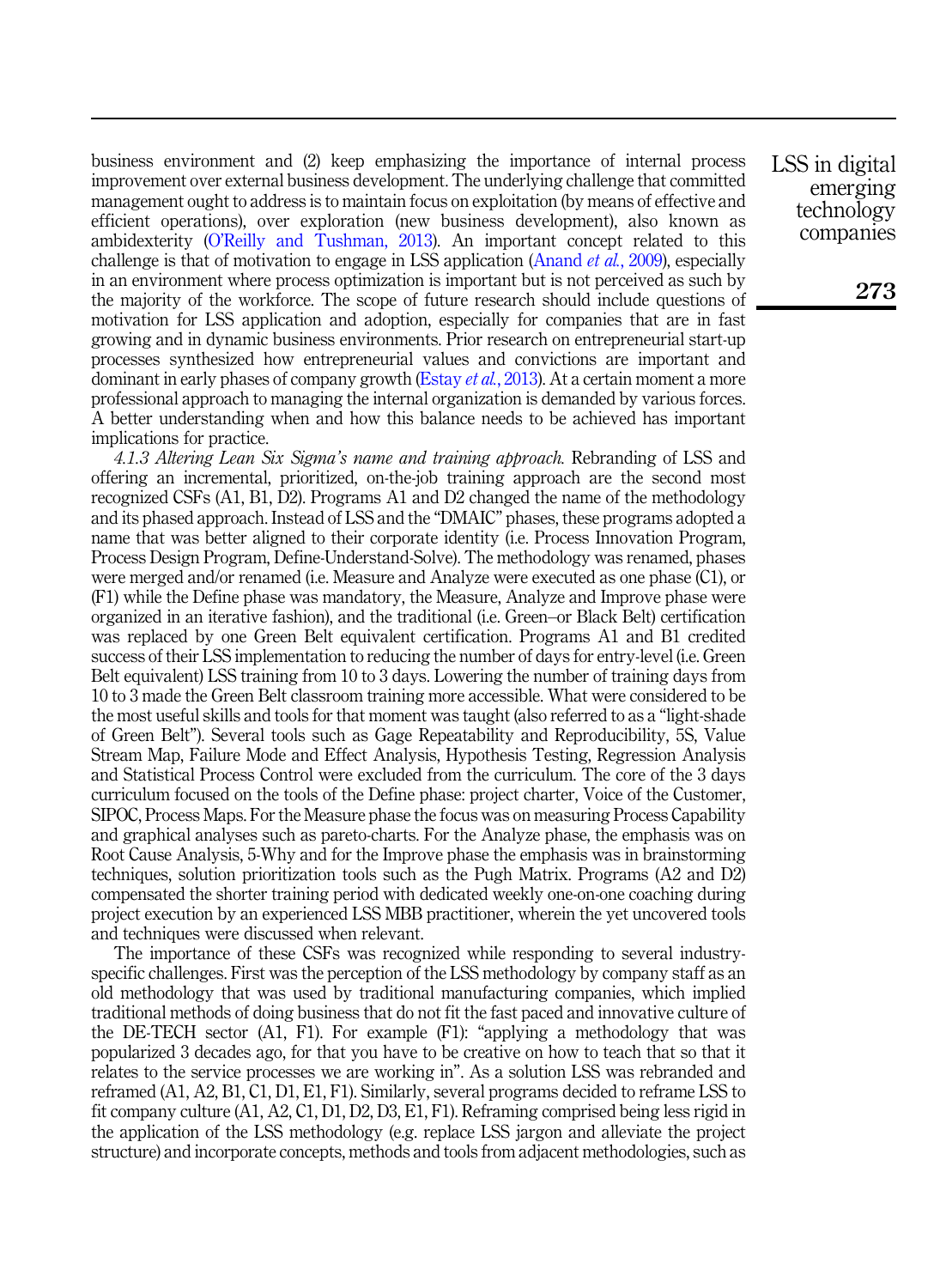**IMTM** 32,9

274

Agile Scrum ([Schwaber and Sutherland, 2017](#page-23-13)) and Design Thinking [\(Liedtka, 2018\)](#page-22-15). For example for F1 where the DMAIC became an iterative approach: "the Define phase is on its own, but the M, A, and I phases are iteratively based on highest priority subproblems". Another solution to the reputational problem was to encourage the application of the most relevant tools for the problem at hand (such as process mapping, root cause analysis) in isolation and not as part of the project framework, to advance the problem solving (A1, A2).

The second challenge of interest is the reported lack of operational excellence maturity and process management understanding (A1, D1, D3, E1). For example (A1): "there is a lack of alignment at the top level on who is responsible for improving what. Getting people to work cross functionally is difficult and there is little alignment of who does what and when in end-to-end processes". To overcome this challenge, creating a broad awareness about the rebranded and reframed LSS methodology was mentioned. Pivotal in this approach was the display of implemented high-impact and low-effort solutions (quick wins) to show that LSS projects can be swift and adequate. For instance, LSS projects were scoped following the concept of the Minimum Viable Product approach used in Agile Scrum. The Minimum Viable Product approach is defined as "a version of a new product, which allows a team to collect the maximum amount of validated learning about customers with the least effort" ([Ries, 2011\)](#page-23-17). In the context of LSS project scoping this entailed a focus on quick win high-impact low-effort projects. By doing so, the LSS program gained credibility in the short term and created confidence needed to tackle more complex problems. Additionally, the hiring of experienced operational excellence core-teams to manage and execute the LSS program was named. These teams then took responsibility over, among others, building process management understanding by carefully selecting LSS trainees and providing career paths (promotion to more senior roles) to these newly selected operational excellence professionals. Thereby, an incentive to complete projects and gradually expand operational excellence knowledge and expertise in the companies was installed.

4.1.4 Discussion of altering Lean Six Sigma's name and training approach. To conclude both rebranding LSS and offering incremental, prioritized, on-the-job training appeared to be highly important CSFs for ultimate acceptance and adoption, thereby corroborating the notion that outside practices and methodologies can be altered and adjusted to the companies' idiosyncrasies in the process of diffusion ([Ansari](#page-21-13) et al., 2010). Earlier research examined the relation between the rhetoric and the reality of total quality management (TQM) [\(Zbaracki,](#page-24-13) [1998\)](#page-24-13) and Lean [\(Langstrand and Drotz, 2016;](#page-22-16) [Netland and Aspelund, 2013](#page-23-18)) implementation and revealed how these methodologies were differently diffused in different companies. [Ansari](#page-21-13) et al. (2010) showed how practices are subject to adaptation in the process of implementation based upon how these *fit* with the existing organization. Different types of fit are acknowledged, and in our case cultural misfit seems to be applicable: LSS's name, reputation and arrangement does not fit well with existing norms and values, something which if not managed is known to increase chances for failure of the LSS initiative ([Bhasin, 2013](#page-21-14); [McLean](#page-23-19) et al., 2017). In response, implementation leaders can choose to alter the methodology. Altering the methodology has risks on both sides. Too much alteration may result in deterioration of the methodology (and its potential benefits), too little alteration might spark active resistance or passive indifference among employees. Future research should explore this tension between rigidity and flexibility, and the associated risks, regarding LSS implementation, not necessarily only for the DE-TECH industry. Developing a better understanding of when and how to allow for amendments and preference-based disregards in LSS methodology diffusion processes has important practical implications.

4.1.5 Discussion of remaining identified CSF's. Finally, the remaining CSFs were mentioned once and are acknowledged by existing research, being committed subject matter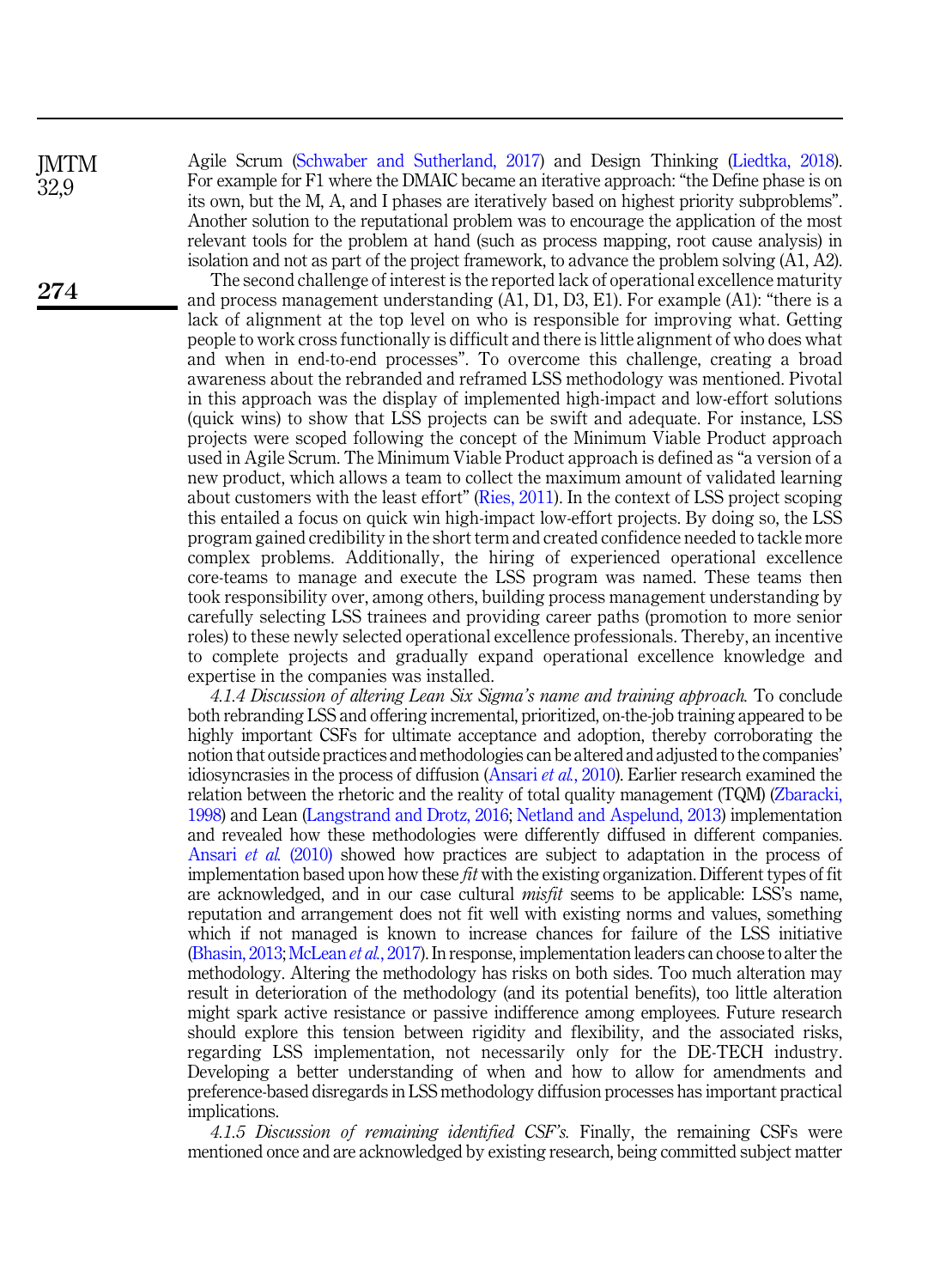expertise in projects ([Kappelman](#page-22-17) *et al.*, 2006; [Jurburg](#page-22-18) *et al.*, 2017), dedicated central core-teams ([Schroeder](#page-23-4) et al., 2008; [Lameijer](#page-22-19) et al., 2020), motivated LSS trainees ([Anand](#page-21-12) et al., 2009) and LSS project objectives that are aligned with the organizational goals ([Laureani and](#page-22-20) [Antony, 2018](#page-22-20)).

LSS in digital emerging technology companies

## 4.2 Modifications of the structured LSS project method

An overview of the results for the second research question, being insight in the adherence to the traditional and structured LSS project method and the modifications deemed necessary for this industry by the interviewees is presented in [Table 5](#page-17-0). Often seen modifications of the structured LSS project method are consolidation of specific phases or tools in LSS projects and the application of more iterative project management methods.

4.2.1 High adherence to the LSS project method. High adherence to the traditional LSS project structure was reported most (A1, A2, C1, F1). In these cases the traditional DMAIC approach is widely adopted and applied. Even when quick results are needed, adherence to the traditional structure remains. For instance, program F1 applied the Kaizen approach; teams gather for three to five consecutive days and work on a process problem following the DMAIC structure. Programs A1 and A2 reported a high adherence with the traditional LSS DMAIC approach in their training curriculum and application in projects in between the Yellow Belt or Green Belt level. Both programs noted that the use of inferential statistics was not emphasized since these programs were intended to create awareness of LSS methods at entry level. The intended result of this approach is to identify employees who will show interest in further developing their skills at the Black Belt level where more emphasis in the LSS statistical methods will be emphasized. In the case of high adherence, other methods, such as Design Thinking, Agile Scrum and Business Architecture are integrated. For example (E1): "we merged business architecture methodology with LSS. Business architecture helps to identify all the capabilities that an organization is missing, but it does not have the improvement concepts of voice of the customer and measurement of business outcomes." In addition, after the conclusion of each phase these programs have implemented a brief lessons learned or retrospective exercise for each project (C1) in accordance with the DMAICL approach ([Hayler and Nichols, 2005\)](#page-22-8). Also, an iterative application of measure, analyze and improve phases, following Agile Scrum principles, was applied. For example, opportunities to improve a process are identified, prioritized, and treated independently. After root causes and solutions for the first opportunity are understood and implemented, the approach is repeated for the next opportunity. This approach is based on Agile Scrum's minimum viable product (MVP) concept [\(Schwaber and Sutherland, 2017](#page-23-13)), an iterative approach to gradually add and test functionality of a product, that was applied to process improvement.

4.2.2 Medium adherence to the LSS project method. Programs describing their adherence to the traditional LSS project structure as medium (A1, A2, B1) stated that most of the projects focus specifically on process mapping (B1) or had little to no emphasis on inferential statistics (A1, A2, B1), no clear scope definition in the define phase (A2, D3) and had no tollgates after phase-completion (A2; implemented several informal checkpoints throughout the project). Premier reasons for medium adherence comprise the need to balance the LSS methodology with the company's fast changing business priorities and the preference to "fail fast and learn" over exhaustive and time-consuming analysis. Medium adherence seemed to be an intentional strategy by the core teams. By gradually introducing the methodology, and emphasizing the qualitative and visualization-oriented tools which can be implemented relatively quickly, teams remained able to respond to changing business priorities.

Second a lack of process management maturity seemed to contribute to deliberate medium adherence. As reported  $(A2)$  "the language of LSS can be a barrier in a company where almost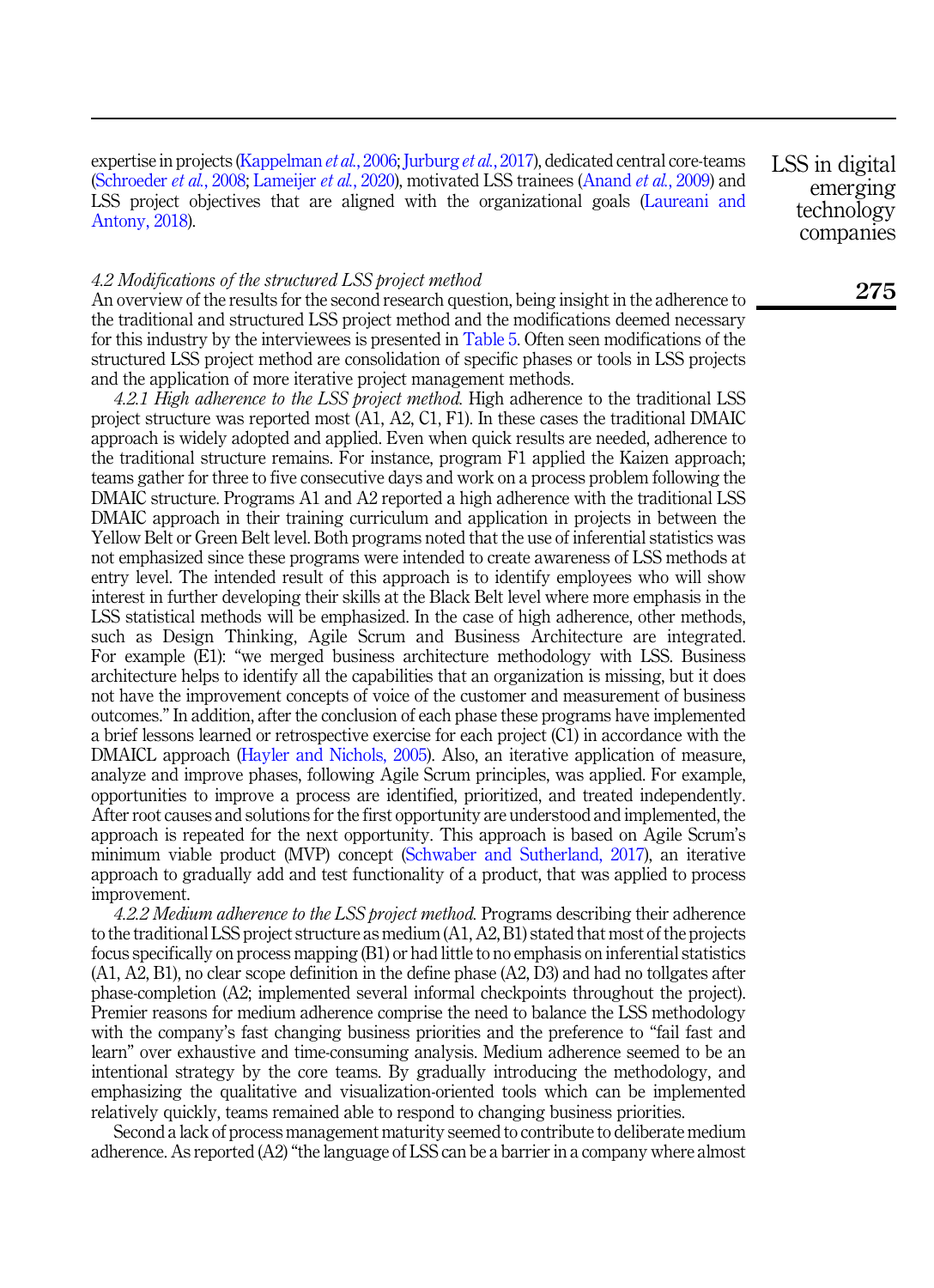<span id="page-17-0"></span>

| JMTM<br>32,9                                 | <b>LSS</b><br>program |            | Reported adherence to<br>LSS project structure |            |                                  | Reported LSS project<br>structures |                                                                      |                          |                                                                                                | Reported deviations to LSS<br>project structure                                     |                                  |  |
|----------------------------------------------|-----------------------|------------|------------------------------------------------|------------|----------------------------------|------------------------------------|----------------------------------------------------------------------|--------------------------|------------------------------------------------------------------------------------------------|-------------------------------------------------------------------------------------|----------------------------------|--|
|                                              | A1                    | (1)<br>(2) | High<br>Medium                                 |            | (1)<br>(2)                       |                                    | DMAIC problem<br>solving cycle<br>Process analysis                   |                          | (1)                                                                                            | Renaming of DMAIC phases                                                            |                                  |  |
| 276                                          | A2                    | (1)<br>(2) | High<br>Medium                                 |            |                                  | only<br>(1)<br>(2)                 | DMAIC problem<br>solving cycle<br>Kaizen plan-do-                    |                          | No inferential statistics<br>(1)<br>(2)<br>No scope definition<br>No per-phase tollgate<br>(3) |                                                                                     |                                  |  |
|                                              | B1                    | (1)        | Medium                                         |            | (1)                              | only                               | check-act cycle<br>Process analysis                                  |                          | (1)                                                                                            | meetings<br>No inferential statistics                                               |                                  |  |
|                                              | C1<br>D1              | (1)        | High                                           |            | (1)                              |                                    | DMAIC problem<br>solving cycle                                       |                          | (1)                                                                                            | Retrospectives after each<br>phase                                                  |                                  |  |
|                                              | D2                    | (1)        | Low                                            |            | (1)                              |                                    | Fragmented tool<br>application                                       |                          |                                                                                                |                                                                                     |                                  |  |
|                                              | D <sub>3</sub>        |            |                                                |            |                                  |                                    |                                                                      |                          | (1)<br>(2)                                                                                     | No scope definition<br>No measurements                                              |                                  |  |
|                                              | E1                    | (1)        | Low                                            |            | (1)                              | Fragmented tool<br>application     |                                                                      |                          | Integration of other methods<br>(1)<br>(2)<br>No measurements<br>(3)<br>No control measures    |                                                                                     |                                  |  |
|                                              | F1                    | (1)        | High                                           |            | (1)<br>(2)                       |                                    | DMAIC problem<br>solving cycle<br>Kaizen plan-do-<br>check-act cycle |                          | (1)<br>(2)                                                                                     | Integration of other methods<br>Iterative application of<br>measure-analyze-improve |                                  |  |
|                                              |                       | Category   | Count                                          |            | Category                         |                                    | Count                                                                |                          | Category                                                                                       |                                                                                     | Count                            |  |
|                                              | Totals                | High       | 4                                              | (1)        | DMAIC cycle                      |                                    | 4                                                                    | (1)<br>(2)<br>(3)<br>(4) | methods                                                                                        | Renaming DMAIC<br>Retrospectives<br>Integration other<br>Iterative application of   | $\mathbf{1}$<br>1<br>1<br>1      |  |
|                                              |                       |            |                                                |            |                                  |                                    |                                                                      |                          | improve                                                                                        | measure-analyze-                                                                    |                                  |  |
|                                              |                       | Medium     | $\overline{2}$                                 | (1)<br>(2) | Kaizen cycle<br>Process analysis |                                    | $\boldsymbol{2}$<br>1                                                | (1)<br>(3)<br>(4)        |                                                                                                | No inferential statistics<br>No scope definition<br>No tollgate meetings            | $\,2$<br>2<br>1                  |  |
| Table 5.<br>Reported adherence to-           |                       | Low        | 3                                              | (1)        | Fragmented tool<br>application   |                                    | $\overline{2}$                                                       | (1)                      | methods                                                                                        | Integration other                                                                   | 1                                |  |
| and deviations from<br>LSS project structure |                       |            |                                                | (2)        | Process analysis                 |                                    | $\mathbf{1}$                                                         | (3)<br>(4)               |                                                                                                | No measurements<br>No control measures                                              | $\boldsymbol{2}$<br>$\mathbf{1}$ |  |

no one knows process management/ improvement terminology", referring to the fact that the use of the LSS tools is kept basic, e.g. project charter, SIPOC, and the use of process maps. For example (A2): "Define does not get enough attention", "more time in the Define phase for better understanding of the problem is needed", and "in and out scope exercises are an afterthought, creating a sense of frustration for LSS project leads, champions, and teams".

4.2.3 Low adherence to the LSS project method. Finally several programs described their adherence to the traditional structure as low (E1, D2) and their use of tools from the LSS methodology as fragmented (D2, E1). In addition, omitting the measure phase due to the inability or lack of patience to gather data  $(D3, E1)$  and omitting the control phase  $(E1; i.e.$  no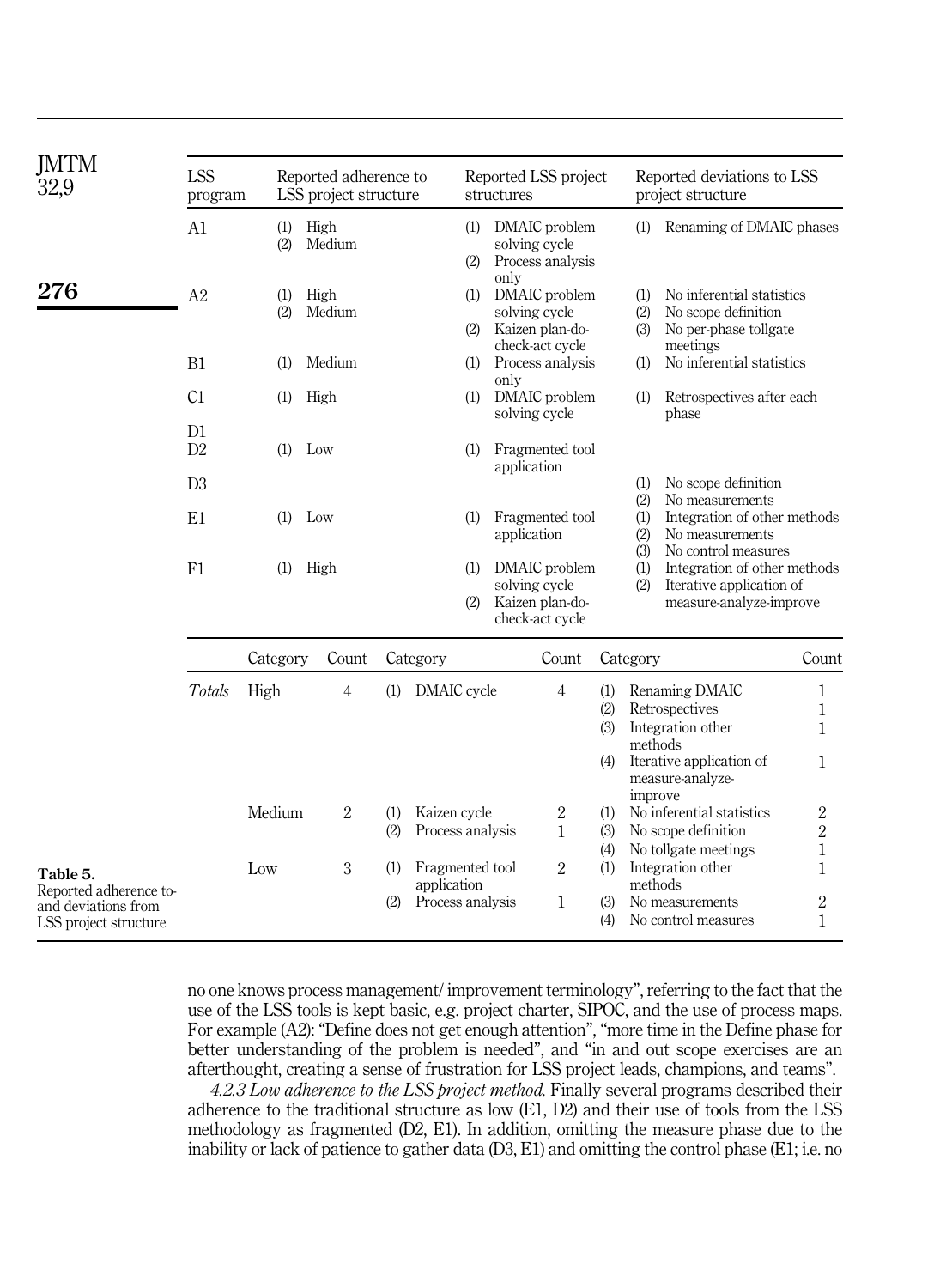control plan created and used after solution implementation) were mentioned. An important reason for low adherence is to let employees experience the benefits of using fragments of the LSS methodology without the formal structure and perceived dreaded bureaucracy. Low adherence to the traditional LSS structure is reportedly intentional: LSS implementation leaders attempted to create awareness of the benefits of using LSS methodology as a way to build credibility for the use of more complex and comprehensive tools. The programs reporting low adherence focused on the teaching and use of the most basic tools for project management (e.g. project charter), and process characterization (e.g. SIPOC, process maps) as the stepping stone to introduce the LSS project method, and reported no effort to further mature their programs. Such a strategy is however deemed prone to imminent danger: when the LSS Six Sigma project structure is never fully applied ample opportunities to showcase the value of doing so exists. Thereby, creating a need or willingness to increasingly adhere to the LSS project method might prove to be difficult.

4.2.4 Discussion of modification to the structured LSS project method. In conclusion the results indicate that DE-TECH companies favor smaller scoped improvement projects that can deliver solutions quicker, thereby corroborating findings from earlier research by [Coronado and Antony \(2002\).](#page-21-15) We find both elimination of tools and phases in LSS projects as well as an integration with more iterative Agile Scrum based project management methods. This finding for one is opposing prior findings about the importance of applying structured problem-solving (i.e. DMAIC) approaches, in order to facilitate employee learning and knowledge creation, and thereby facilitating sustainable impact of improvement methodology (i.e. LSS) implementation (Choo *et al.*[, 2007b\)](#page-21-16). Hence, how the amendments made in applying the LSS DMAIC approach ultimately impacts the sustainability of the LSS implementation and its effect on business performance remains unclear and needs further research. This finding also contributes to the recent debate on the integration of the LSS framework with the Agile Scrum way of working ([Correia](#page-21-17) et al., 2019). Examples of such an integration include the execution of separate LSS DMAIC phases in two-week Agile Scrum sprints (time-boxed periods of activity dedicated to a DMAIC phase, i.e. unlike Kaizen events wherein complete execution of the complete structured problem-solving approach is time constrained) or the identification of causes and defects in Agile Scrum retrospective meetings. Future research opportunities lay in further exploring if and how LSS and Agile Scrum principles can be effectively combined. The scope of future research should include questions of enhancing the effectiveness of LSS application in more uncertain and dynamic business environments, where more iterative- instead of waterfall project approaches are desired.

#### 4.3 Application of additional data analytics methodologies

An overview of the results for the third research question, being insight in the use of additional data analytics applications to complement traditional LSS methodology in DE-TECH companies is presented in [Table 6](#page-19-0). The results reveal that one program is using additional data analytics techniques to complement LSS analytical methods. Instead, most programs reported rare use of inferential statistics in LSS projects, or as stated (E1):"we used individual techniques as needed, there was less emphasis in using the complete set of LSS statistical techniques."

Good adherence to traditional LSS techniques was mostly reported (A1, A2, B1, C1, D2, D3, E1). Good adherence comprised consistent use of data collection plans, descriptive statisticsand mostly process capability analyses (mean, SD, individual value plots) and Pareto analysis. Good adherence programs reported little to no use of inferential statistics and/or statistical process control, whereas excellent adherence (D1, F1) programs did.

Common explanation for the low adoption of inferential statistical analyses in LSS projects is the widespread lack of operational excellence maturity. For instance (F1):"once in a LSS in digital emerging technology companies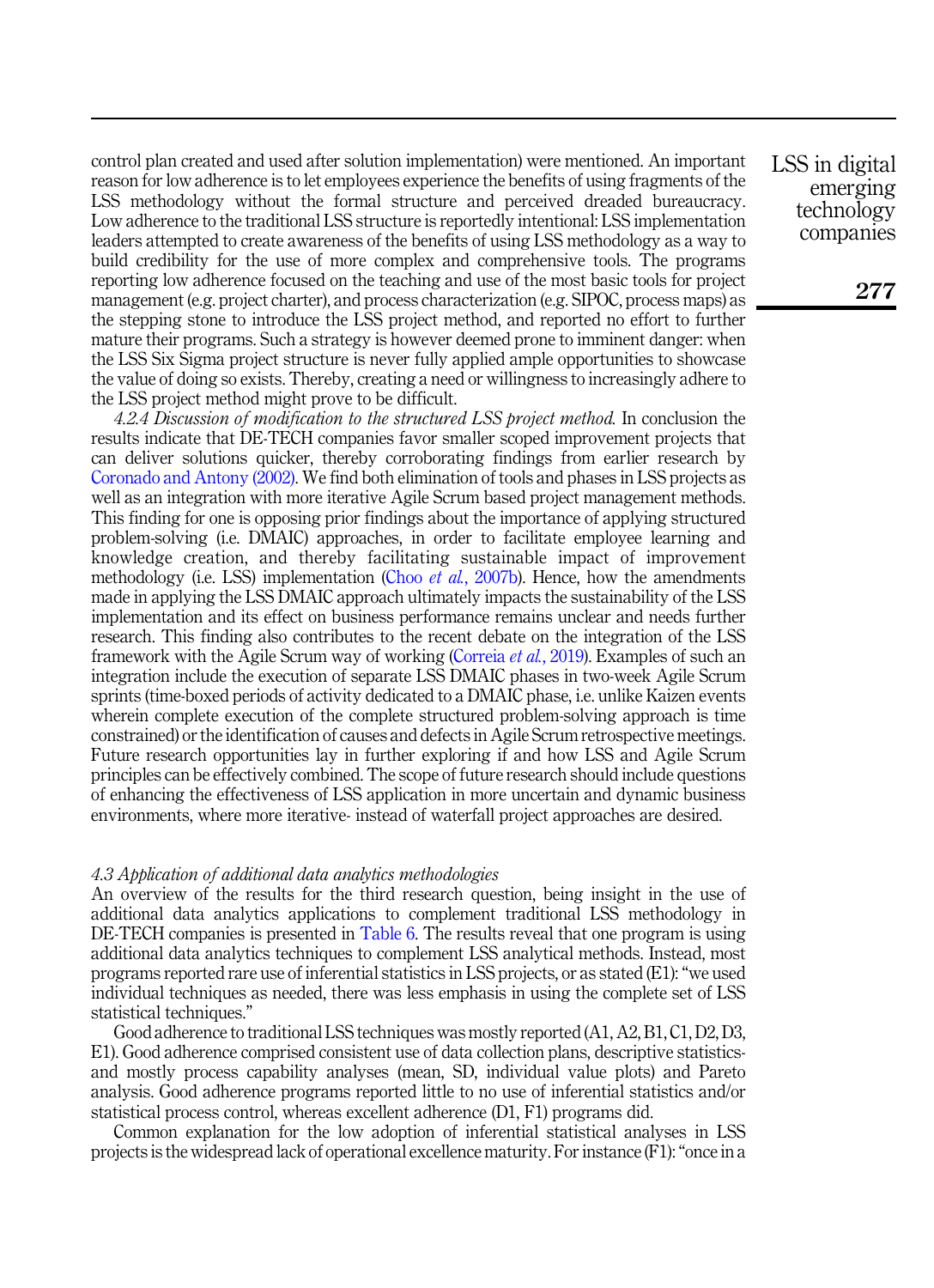<span id="page-19-0"></span>

| JMTM<br>32,9                                                                                | <b>LSS</b><br>program |     | Reported<br>adherence to<br>DMAIC statistics <sup>a</sup> | Reported use of<br>statistical methods |                                                                                                                                                                                                                                                                                                                                                                                                                                                                                        |     | Reported deviations<br>to DMAIC statistics             | Reported use of<br>additional<br>methods |                   |  |
|---------------------------------------------------------------------------------------------|-----------------------|-----|-----------------------------------------------------------|----------------------------------------|----------------------------------------------------------------------------------------------------------------------------------------------------------------------------------------------------------------------------------------------------------------------------------------------------------------------------------------------------------------------------------------------------------------------------------------------------------------------------------------|-----|--------------------------------------------------------|------------------------------------------|-------------------|--|
|                                                                                             | A1                    | (1) | Good<br>adherence                                         | (1)<br>(2)                             | Descriptive statistics<br>Process capability<br>analysis                                                                                                                                                                                                                                                                                                                                                                                                                               | (1) | No inferential<br>statistics                           | (1)                                      | None              |  |
| 278                                                                                         | A2                    | (1) | Good<br>adherence                                         | (1)<br>(2)                             | Descriptive statistics<br>Process capability<br>analysis                                                                                                                                                                                                                                                                                                                                                                                                                               | (1) | Some to none<br>inferential<br>statistics              | (1)                                      | None              |  |
|                                                                                             | B1                    | (1) | Good<br>adherence                                         | (1)<br>(2)                             | Descriptive statistics<br>Process capability<br>analysis                                                                                                                                                                                                                                                                                                                                                                                                                               | (1) | Statistics course<br>offered to LSS<br>leadership team | (1)                                      | None              |  |
|                                                                                             | C1                    | (1) | Good<br>adherence                                         | (1)<br>(2)                             | Descriptive statistics<br>Process capability<br>analysis                                                                                                                                                                                                                                                                                                                                                                                                                               | (1) | No inferential<br>statistics                           | (1)                                      | None              |  |
|                                                                                             | D1                    | (1) | Excellent<br>adherence                                    | (1)<br>(2)                             | Descriptive statistics<br>Process capability<br>analysis                                                                                                                                                                                                                                                                                                                                                                                                                               | (1) | No deviations                                          | (1)                                      | None              |  |
|                                                                                             | D2                    | (1) | Good<br>adherence                                         | (3)<br>(1)<br>(2)                      | Inferential statistics<br>Descriptive statistics<br>Process capability<br>analysis                                                                                                                                                                                                                                                                                                                                                                                                     | (1) | Some to none<br>inferential<br>statistics              | (1)                                      | None              |  |
|                                                                                             | D <sub>3</sub>        | (1) | Good<br>adherence                                         | (1)<br>(2)                             | Descriptive statistics<br>Process capability<br>analysis                                                                                                                                                                                                                                                                                                                                                                                                                               | (1) | Some to none<br>inferential<br>statistics              | (1)                                      | None              |  |
|                                                                                             | E1                    | (1) | Good<br>adherence                                         | (1)<br>(2)                             | Descriptive statistics<br>Process capability<br>analysis                                                                                                                                                                                                                                                                                                                                                                                                                               | (1) | Some to none<br>inferential<br>statistics              | (1)                                      | None              |  |
|                                                                                             | F1                    | (1) | Excellent<br>adherence                                    | (1)<br>(2)                             | Descriptive statistics<br>Process capability<br>analysis                                                                                                                                                                                                                                                                                                                                                                                                                               | (1) | No statistical<br>process control                      | (1)                                      | Process<br>mining |  |
| Table 6.<br>Reported adherence to-<br>and deviations from<br>LSS statistical<br>methodology |                       |     |                                                           | (3)                                    | Inferential statistics<br>Note(s): <sup>a</sup> Excellent adherence = Program frequently use process capability analysis, descriptive- and<br>inferential statistic and/or statistical process control (SPC). Good adherence $=$ Program frequently use process<br>capability analysis and descriptive statistics but rarely use inferential statistics and/or SPC in projects. Poor<br>$adherence = Program$ does not consistently use traditional statistical Lean Six Sigma methods |     |                                                        |                                          |                   |  |

while someone from the business will ask you about sample size, people do not really care about techniques." Most programs reportedly are implementing simplified LSS programs, wherein teaching inferential statistical tools is perceived as an uphill task. For example (A1): "LSS specialists sometimes do the (statistical) work independently, the team validates intermediate deliverables and results, which is less than ideal." This finding corroborates research by Null et al. [\(2019\)](#page-23-20), who have concluded that on average lesser quantitative (i.e. statistics based) LSS techniques have a relatively higher impact in terms of project benefits realized in service environments.

One program (F1) reported a non-traditional LSS technique, being process mining. Process mining is a data mining technique that is traditionally focused on short-term (process) performance by analyzing process data ([Van der Aalst, 2011\)](#page-24-14). This program consistently implemented process mining techniques to speed-up the process of collecting and visualizing process data related to cycle times, consistency of process execution and bottleneck analysis. Synergies between process mining techniques and LSS statistical analytical techniques for process improvement is a promising avenue for future research.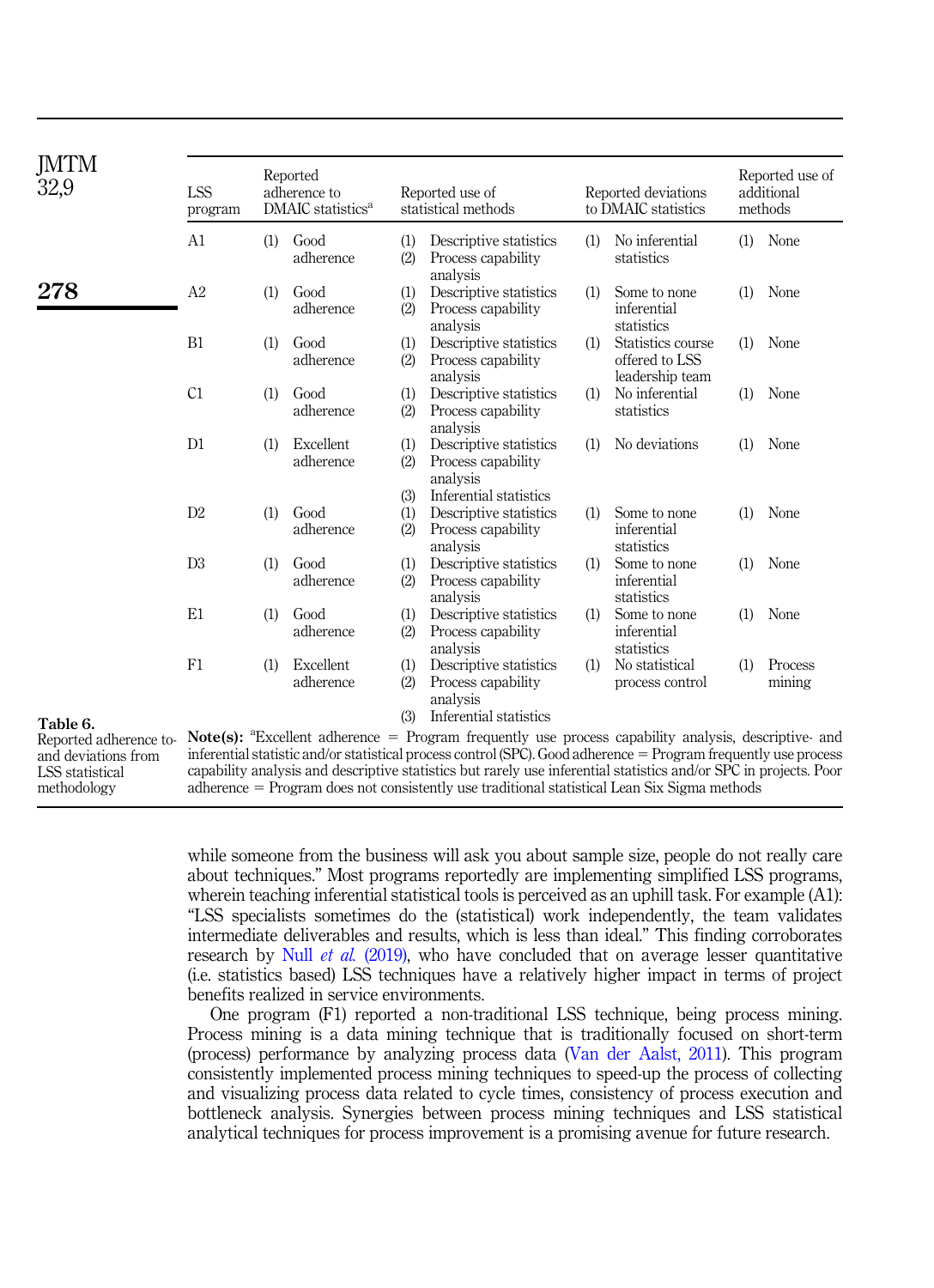## <span id="page-20-0"></span>5. Conclusion and future research directions

This paper explored critical success factors, LSS methodology modifications and data analytics synergies relevant for LSS implementation in DE-TECH companies. By interviewing 11 practitioners from 6 companies this multiple case study revealed a number of insights that are concluded upon below.

Prevalent CSFs for LSS implementation in DE-TECH companies are organizational leadership that is engaged to the implementation, LSS methodology that is rebranded to fit the shared values in the company and finally a restructuring of the traditional LSS training program whereby a more incremental, prioritized, on-the-job training approach is applied. For the DE-TECH industry specifically, management commitment is needed to (1) make and keep LSS implementation a priority in the dynamic business environment and (2) keep emphasizing the importance of internal operational excellence improvement besides external business development. The scope of future research should include questions of motivation for LSS application and adoption, especially for companies, or business units within companies, with an entrepreneurial focus on product development, human resource retainment and development and strong financing needs to support growth, that are in fast growing and in dynamic business environments. In addition, both altering the name and the curriculum of the LSS methodology appeared to be highly important CSF's for ultimate acceptance and adoption. Future research should explore when and how to allow for amendments and preference-based disregards in LSS implementation processes.

Often seen modifications of the structured LSS project method are elimination of specific phases or tools in LSS projects and integration of other methods in more iterative project structures. We find both elimination and consolidation of tools and phases in LSS projects as well as integration with more iterative Agile Scrum based project management methods. Future research opportunities lay in further exploring if and how LSS and Agile Scrum principles can be effectively combined.

Good adherence to traditional LSS statistics was mostly reported. Common explanation for the low adoption of inferential statistical analyses in LSS projects is the widespread lack of operational excellence maturity. One program reported the application of a non-traditional LSS technique, being process mining. Synergies between broader data analytics/process mining techniques and LSS statistical analytical techniques is a promising avenue for future research.

## 5.1 Limitations

Several limitations to the study remain. First the research is scoped on the DE-TECH industry, thereby reducing the generalizability of the findings. Also, from each of the case companies only representatives with dedicated LSS functions were included in the sample, thereby providing a limited perspective. Moreover only companies from the United States have been included in the sample. Despite the fact that the implementation of LSS programs in these companies is global in scope, this limits the generalizability of the findings. A final important limitation is that the nature of this research is exploratory. Hence, our findings are preliminary and future research is needed to corroborate our findings.

#### 5.2 Practical implications

Practical implications that have resulted from this study comprise the awareness and knowledge of critical success factors and LSS methodology modifications specifically relevant for DE-TECH companies or companies or business units within these companies that are similar in terms of focus on product development, innovation and growth, such as R&D departments in high-tech manufacturing companies. LSS implementation leaders are better equipped knowing specifically why the role of leadership engagement is important,

LSS in digital emerging technology companies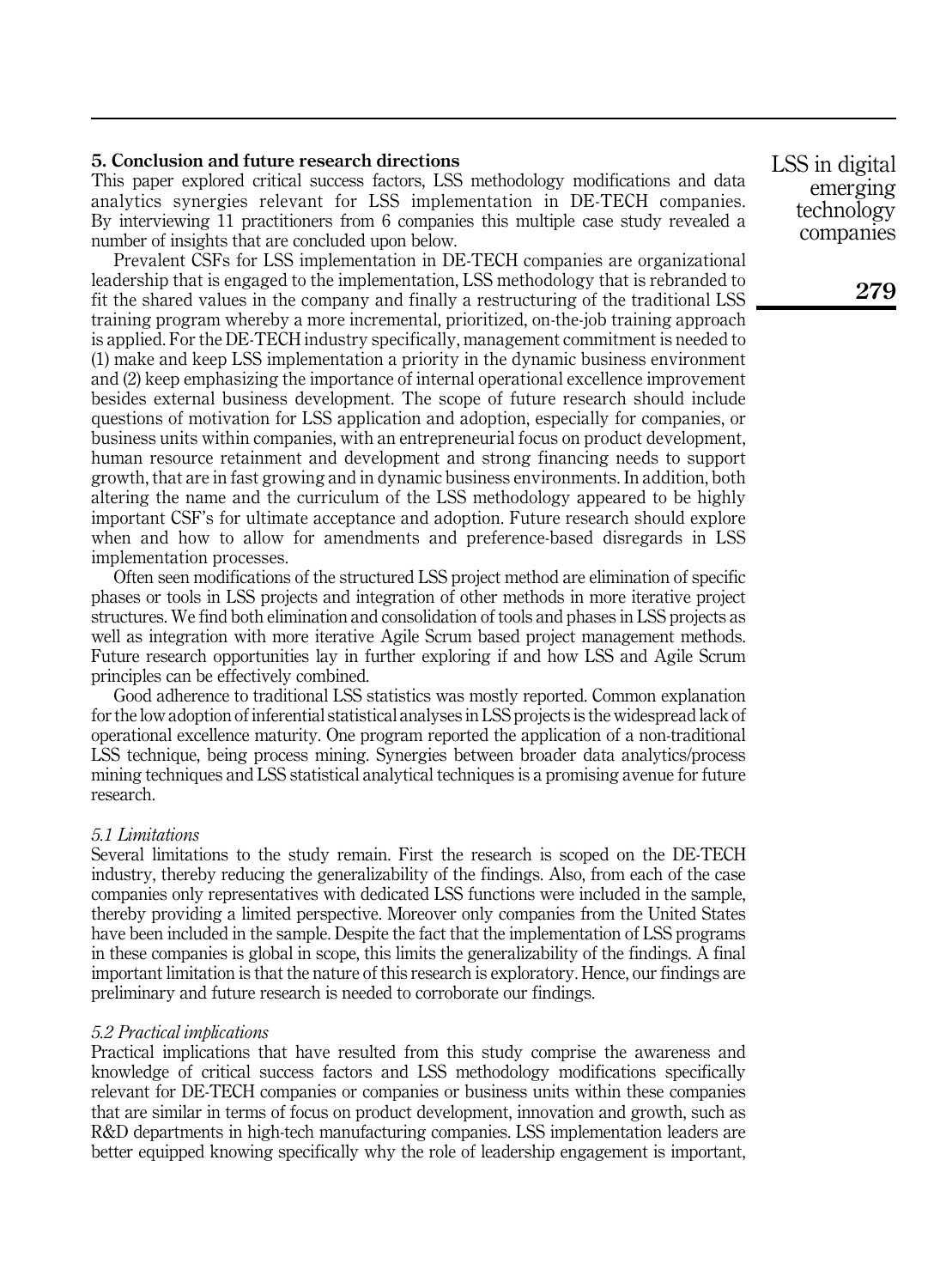how LSS methodology branding can contribute to ultimate success of the implementation and what modifications in the LSS project structure and training program are deemed necessary to facilitate adoption. **IMTM** 

#### References

- <span id="page-21-11"></span>American Society for Quality (2019), available at: <https://asq.org/cert/six-sigma-black-belt> (accessed 28 August 2019).
- <span id="page-21-12"></span>Anand, G., Ward, P.T., Tatikonda, M.V. and Schilling, D.A. (2009), "Dynamic capabilities through continuous improvement infrastructure", Journal of Operations Management, Vol. 27 No. 6, pp. 444-461.
- <span id="page-21-13"></span>Ansari, S.M., Fiss, P.C. and Zajac, E.J. (2010), "Made to fit: how practices vary as they diffuse", Academy of Management Review, Vol. 35 No. 1, pp. 67-92.
- <span id="page-21-2"></span>Antony, J., Laux, C. and Cudney, E.A. (2020), *The Ten Commandments of Lean Six Sigma – A Guide* for Practitioners, Emerald Publishing, Bingley.
- <span id="page-21-10"></span>Azevedo, A.I.R.L. and Santos, M.F. (2008), "KDD, SEMMA and CRISP-DM: a parallel overview", Proceedings from: IADIS European Conference on Data Mining 2008, IADS-DM, Amsterdam.
- <span id="page-21-9"></span>Bartlett, R. (2013), A Practitioners Guide to Business Analytics: Using Data Analysis Tools to Improve Your Organization's Decision Making and Strategy, McGraw Hill Professional, New York.
- <span id="page-21-14"></span>Bhasin, S. (2013), "Impact of corporate culture on the adoption of the Lean principles", International Journal of Lean Six Sigma, Vol. 4 No. 2, pp. 118-140.
- <span id="page-21-4"></span>Chiarini, A. and Bracci, E. (2013), "Implementing Lean Six Sigma in healthcare: issues from Italy", Public Money and Management, Vol. 33 No. 5, pp. 361-368.
- <span id="page-21-3"></span>Choo, A.S., Linderman, K.W. and Schroeder, R.G. (2007a), "Method and psychological effects on learning behaviors and knowledge creation in quality improvement projects", Management Science, Vol. 53 No. 3, pp. 437-450.
- <span id="page-21-16"></span>Choo, A.S., Linderman, K.W. and Schroeder, R.G. (2007b), "Method and context perspectives on learning and knowledge creation in quality management", *Journal of Operations Management*, Vol. 25 No. 4, pp. 918-931.
- <span id="page-21-0"></span>Computer Technology Industry Association (2020), "Industry outlook 2021", available at: [https://](https://www.comptia.org/content/research/it-industry-trends-analysis) [www.comptia.org/content/research/it-industry-trends-analysis.](https://www.comptia.org/content/research/it-industry-trends-analysis)
- <span id="page-21-15"></span>Coronado, R.A. and Antony, J. (2002), "Critical success factors for the successful implementation of Six Sigma projects in organizations", The TQM Magazine, Vol. 14 No. 2, pp. 92-99.
- <span id="page-21-17"></span>Correia, A., Gonçalves, A. and Misra, S. (2019), "Integrating the Scrum framework and Lean Six Sigma", International Conference on Computational Science and Its Applications, Springer, Cham, pp. 136-149.
- <span id="page-21-8"></span>Davenport, T. (2014), Big Data at Work: Dispelling the Myths, Uncovering the Opportunities, Harvard Business Review Press, Boston, MA.
- <span id="page-21-6"></span>De Koning, H. and De Mast, J. (2006), "A rational reconstruction of Six-Sigma's breakthrough cookbook", International Journal of Quality and Reliability Management, Vol. 23 No. 7, pp. 766-787.
- <span id="page-21-5"></span>De Koning, H., Does, R.J. and Bisgaard, S. (2008), "Lean Six Sigma in financial services", International Journal of Six Sigma and Competitive Advantage, Vol. 4 No. 1, pp. 1-17.
- <span id="page-21-7"></span>De Mast, J. and Lokkerbol, J. (2012), "An analysis of the Six Sigma DMAIC method from the perspective of problem solving", International Journal of Production Economics, Vol. 139 No. 2, pp. 604-614.
- <span id="page-21-1"></span>Delgado, C., Ferreira, M. and Castelo Branco, M. (2010), "The implementation of Lean Six Sigma in financial services organizations", Journal of Manufacturing Technology Management, Vol. 21 No. 4, pp. 512-523.

280

32,9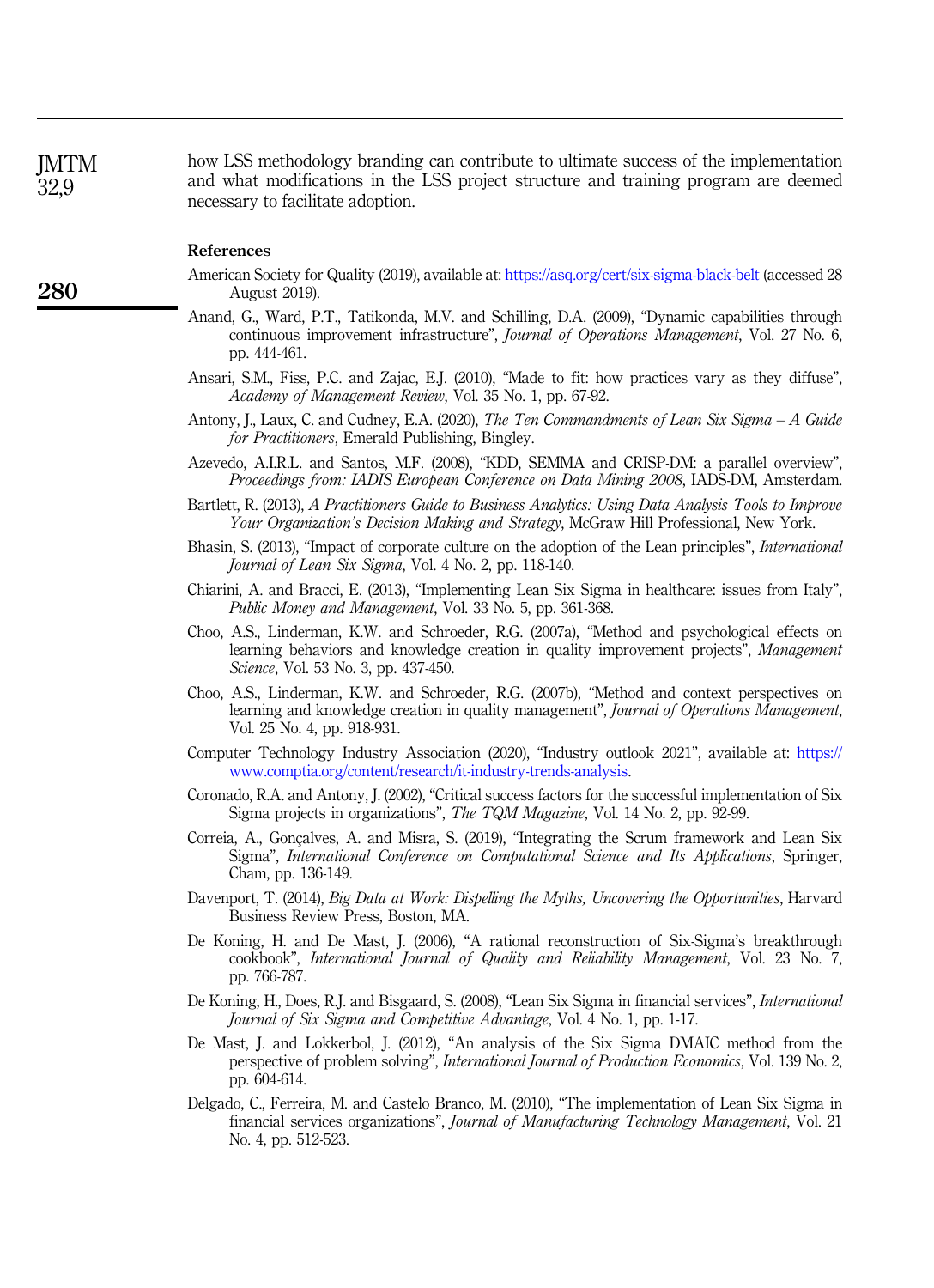- <span id="page-22-11"></span>Eisenhardt, K.M. and Graebner, M.E. (2007), "Theory building from cases: opportunities and challenges", Academy of Management Journal, Vol. 50 No. 1, pp. 25-32.
- <span id="page-22-14"></span>Estay, C., Durrieu, F. and Akhter, M. (2013), "Entrepreneurship: from motivation to start-up", Journal of International Entrepreneurship, Vol. 11 No. 3, pp. 243-267.
- <span id="page-22-9"></span>Fayyad, U., Piatetsky-Shapiro, G. and Smyth, P. (1996), "From data mining to knowledge discovery in databases", AI Magazine, Vol. 17 No. 3, p. 37.
- <span id="page-22-7"></span>Ghane, K. (2014), "A model and system for applying Lean Six Sigma to agile software development using hybrid simulation", 2014 IEEE International Technology Management Conference, IEEE, pp. 1-4.
- <span id="page-22-3"></span>Hagen, M. (2010), "Black belt coaching and project outcomes: an empirical investigation", *Quality* Management Journal, Vol. 17 No. 2, pp. 54-67.
- <span id="page-22-8"></span>Hayler, R. and Nichols, M. (2005), *What Is Six Sigma Process Management*, McGraw-Hill Education, New York.
- <span id="page-22-6"></span>Heckl, D., Moormann, J. and Rosemann, M. (2010), "Uptake and success factors of Six Sigma in the financial services industry", Business Process Management Journal, Vol. 16 No. 3, pp. 436-472.
- <span id="page-22-4"></span>Hilton, R.J. and Sohal, A. (2012), "A conceptual model for the successful deployment of Lean Six Sigma", International Journal of Quality and Reliability Management, Vol. 29 No. 1, pp. 54-70.
- <span id="page-22-10"></span>Jarr, S. (2015), Fast Data and the New Enterprise Data Architecture, O'Reilly Publishing, Boston, MA.
- <span id="page-22-18"></span>Jurburg, D., Viles, E., Tanco, M. and Mateo, R. (2017), "What motivates employees to participate in continuous improvement activities?", Total Quality Management and Business Excellence, Vol. 28 Nos 13-14, pp. 1469-1488.
- <span id="page-22-17"></span>Kappelman, L.A., McKeeman, R. and Zhang, L. (2006), "Early warning signs of IT project failure: the dominant dozen", Information Systems Management, Vol. 23 No. 4, pp. 31-36.
- <span id="page-22-12"></span>Kwak, Y.H. and Anbari, F.T. (2006), "Benefits, obstacles, and future of Six Sigma approach", Technovation, Vol. 26 Nos 5-6, pp. 708-715.
- <span id="page-22-19"></span>Lameijer, B.A., Antony, J., Chakraborty, A., Does, R.J.M.M. and Garza-Reyes, J.A. (2020), "The role of organisational motivation and coordination in continuous improvement implementations: an empirical research of process improvement project success", Total Quality Management and Business Excellence. doi: [10.1080/14783363.2020.1757422](https://doi.org/10.1080/14783363.2020.1757422).
- <span id="page-22-5"></span>Langabeer, J.R., DelliFraine, J.L., Heineke, J. and Abbass, I. (2009), "Implementation of Lean and Six Sigma quality initiatives in hospitals: a goal theoretic perspective", Operations Management Research, Vol. 2 Nos 1-4, pp. 13-27.
- <span id="page-22-16"></span>Langstrand, J. and Drotz, E. (2016), "The rhetoric and reality of Lean: a multiple case study", *Total* Quality Management and Business Excellence, Vol. 27 Nos 3-4, pp. 398-412.
- <span id="page-22-13"></span>Laureani, A. and Antony, J. (2012), "Critical success factors for the effective implementation of Lean Sigma: results from an empirical study and agenda for future research", International Journal of Lean Six Sigma, Vol. 3 No. 4, pp. 274-283.
- <span id="page-22-20"></span>Laureani, A. and Antony, J. (2018), "Leadership–a critical success factor for the effective implementation of Lean Six Sigma", Total Quality Management and Business Excellence, Vol. 29 Nos 5-6, pp. 502-523.
- <span id="page-22-15"></span>Liedtka, J. (2018), "Why design thinking works", *Harvard Business Review*, Vol. 96 No. 5, pp. 72-79.
- <span id="page-22-2"></span>Linderman, K., Schroeder, R.G. and Choo, A.S. (2006), "Six Sigma: the role of goals in improvement teams", Journal of Operations Management, Vol. 24 No. 6, pp. 779-790.
- <span id="page-22-1"></span>Linderman, K., Schroeder, R.G., Zaheer, S. and Choo, A.S. (2003), "Six Sigma: a goal theoretic perspective", Journal of Operations Management, Vol. 21 No. 2, pp. 193-203.
- <span id="page-22-0"></span>McKinsey (2014), "When Toyota met e-commerce: Lean at Amazon", available at: [https://www.](https://www.mckinsey.com/business-functions/operations/our-insights/when-toyota-met-e-commerce-lean-at-amazon) [mckinsey.com/business-functions/operations/our-insights/when-toyota-met-e-commerce-lean-at](https://www.mckinsey.com/business-functions/operations/our-insights/when-toyota-met-e-commerce-lean-at-amazon)[amazon](https://www.mckinsey.com/business-functions/operations/our-insights/when-toyota-met-e-commerce-lean-at-amazon).

LSS in digital emerging technology companies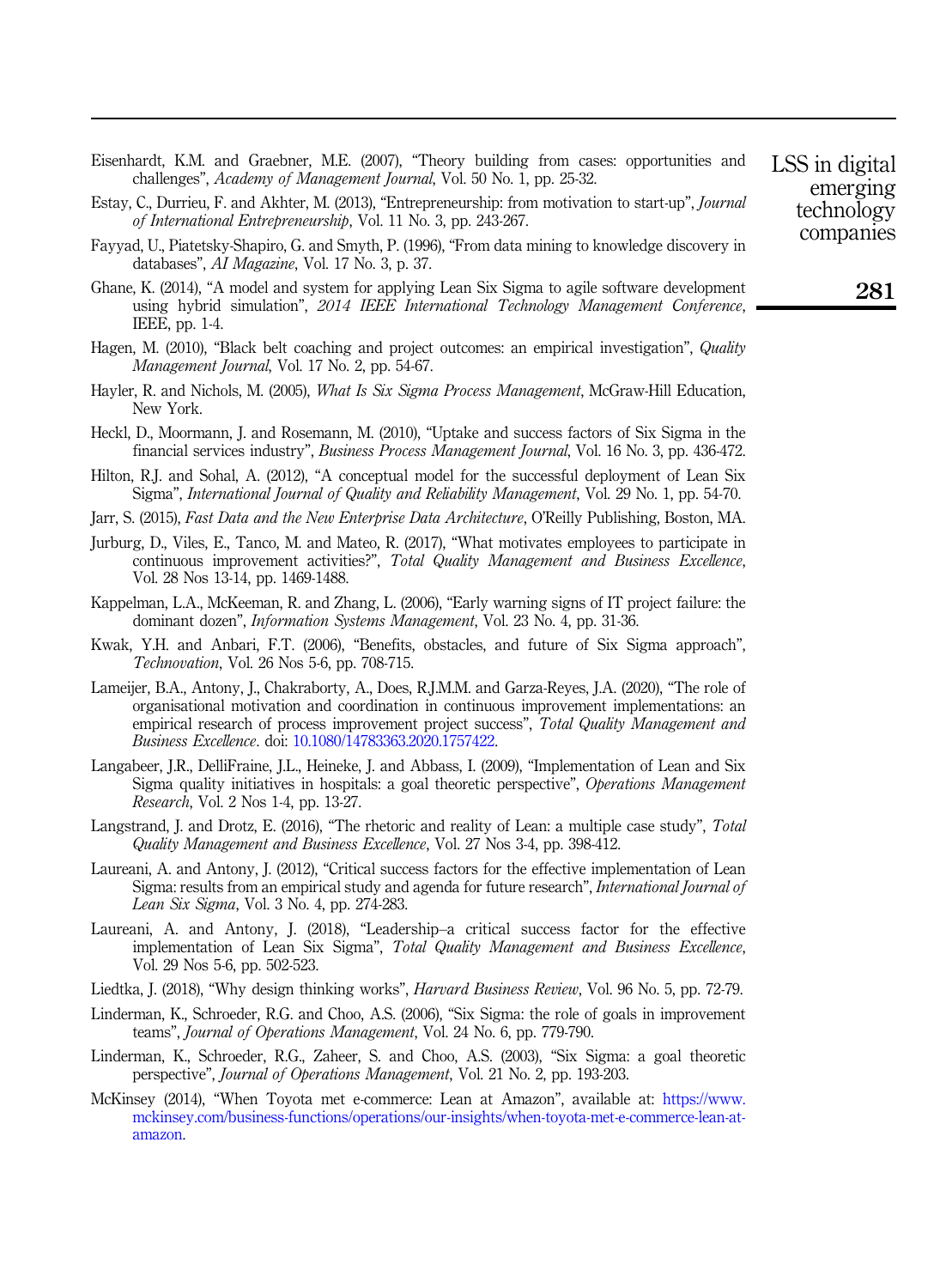<span id="page-23-19"></span>

| JMTM<br>32,9 | McLean, R.S., Antony, J. and Dahlgaard, J.J. (2017), "Failure of continuous improvement initiatives in<br>manufacturing environments: a systematic review of the evidence", Total Quality Management<br>and Business Excellence, Vol. 28 Nos 3-4, pp. 219-237. |
|--------------|----------------------------------------------------------------------------------------------------------------------------------------------------------------------------------------------------------------------------------------------------------------|
|              | Megahed, F.M. and Jones-Farmer, L.A. (2015), "Statistical perspectives on 'big data", in <i>Frontiers in</i><br><i>Statistical Quality Control, Springer, Cham, Vol. 11, pp. 29-47.</i>                                                                        |
| 282          | Miles, M.B. and Huberman, A.M. (1994), <i>Qualitative Data Analysis: An Expanded Sourcebook</i> , Sage.<br>Thousand Oaks. CA.                                                                                                                                  |
|              | Moen, R. and Norman, C. (2009), "The history of the PDCA cycle", <i>Proceedings of the 7th AN</i><br>Congress, Tokyo, September 17 2009.                                                                                                                       |

- <span id="page-23-12"></span><span id="page-23-10"></span><span id="page-23-9"></span><span id="page-23-5"></span>Netland, T.H. (2016), "Critical success factors for implementing lean production: the effect of contingencies", International Journal of Production Research, Vol. 54 No. 8, pp. 2433-2448.
- <span id="page-23-18"></span>Netland, T.H. and Aspelund, A. (2013), "Company-specific production systems and competitive advantage: a resource-based view on the Volvo production system", International Journal of Operations and Production Management, Vol. 33 Nos 11-12, pp. 1511-1531.
- <span id="page-23-20"></span>Null, G., Cross, J.A. and Brandon, C. (2019), "Effects of Lean Six Sigma in program management", Journal of Manufacturing Technology Management, Vol. 31 No. 3, pp. 572-598.
- <span id="page-23-16"></span>O'Reilly, C.A., III and Tushman, M.L. (2013), "Organizational ambidexterity: past, present, and future", Academy of Management Perspectives, Vol. 27 No. 4, pp. 324-338.
- <span id="page-23-15"></span>Panizzolo, R., Garengo, P., Sharma, M.K. and Gore, A. (2012), "Lean manufacturing in developing countries: evidence from Indian SMEs", Production Planning and Control, Vol. 23 Nos 10-11, pp. 769-788.
- <span id="page-23-11"></span>Patton, E. and Appelbaum, S.H. (2003), "The case for case studies in management research", Management Research News, Vol. 26 No. 5, pp. 60-71.
- <span id="page-23-1"></span>Process Excellence Network (2019), "Innovation and process improvement at Google", available at: [https://www.processexcellencenetwork.com/lean-six-sigma-business-performance/podcasts/](https://www.processexcellencenetwork.com/lean-six-sigma-business-performance/podcasts/innovation-and-process-improvement-at-google?ty-ur) [innovation-and-process-improvement-at-google?ty-ur](https://www.processexcellencenetwork.com/lean-six-sigma-business-performance/podcasts/innovation-and-process-improvement-at-google?ty-ur).
- <span id="page-23-6"></span>Raval, S.J., Kant, R. and Shankar, R. (2018), "Revealing research trends and themes in Lean Six Sigma: from 2000 to 2016", International Journal of Lean Six Sigma, Vol. 9 No. 3, pp. 399-443.
- <span id="page-23-17"></span>Ries, E. (2011), The Lean Startup. How Today's Entrepreneurs Use Continuous Innovation to Create Radically Successful Businesses, Crown Business, New York.
- <span id="page-23-14"></span>Saad, S., Perera, T., Achanga, P., Shehab, E., Roy, R. and Nelder, G. (2006), "Critical success factors for Lean implementation within SMEs", Journal of Manufacturing Technology Management, Vol. 17 No. 4, pp. 460-471.
- <span id="page-23-4"></span>Schroeder, R.G., Linderman, K., Liedtke, C. and Choo, A.S. (2008), "Six sigma: definition and underlying theory", Journal of Operations Management, Vol. 26 No. 4, pp. 536-554.
- <span id="page-23-13"></span>Schwaber, K. and Sutherland, J. (2017), "The Scrum guide: the definitive guide to Scrum: the rules of the game", (2011), available at: [www.scrum.org.](http://www.scrum.org)
- <span id="page-23-0"></span>Shah, R., Chandrasekaran, A. and Linderman, K. (2008), "In pursuit of implementation patterns: the context of Lean and Six Sigma", International Journal of Production Research, Vol. 46 No. 2, pp. 6679-6699.
- <span id="page-23-3"></span>Shah, R. and Ward, P.T. (2003), "Lean manufacturing: context, practice bundles, and performance", Journal of Operations Management, Vol. 21 No. 2, pp. 129-149.
- <span id="page-23-8"></span>Sousa, R. and Voss, C.A. (2008), "Contingency research in operations management practices", Journal of Operations Management, Vol. 26 No. 6, pp. 697-713.
- <span id="page-23-2"></span>Spear, S. and Bowen, H.K. (1999), "Decoding the DNA of the Toyota production system", *Harvard* Business Review, Vol. 77 No. 5, pp. 96-106.
- <span id="page-23-7"></span>Sreedharan, R., Sunder, V.M. and Raju, R. (2018), "Critical success factors of TQM, Six Sigma, Lean and Lean Six Sigma: a literature review and key findings", Benchmarking: An International Journal, Vol. 25 No. 9, pp. 3479-3504.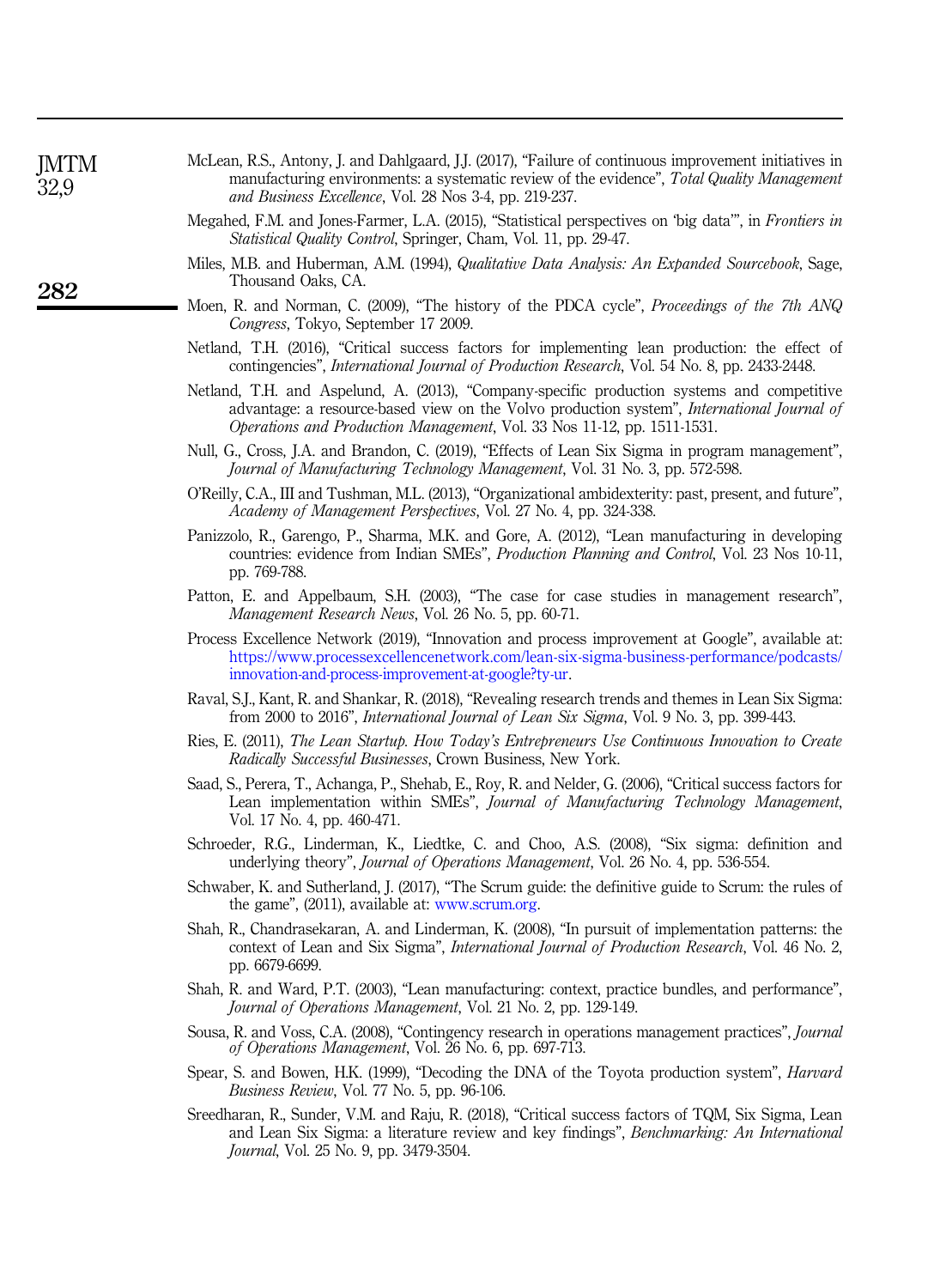<span id="page-24-1"></span>

| Sreedharan, V.R. and Raju, R. (2016), "A systematic literature review of Lean Six Sigma in different |  |
|------------------------------------------------------------------------------------------------------|--|
| industries", <i>International Journal of Lean Six Sigma</i> , Vol. 7 No. 4, pp. 430-466.             |  |

- <span id="page-24-11"></span>Strauss, A. and Corbin, J. (1990), Basics of Qualitative Research: Grounded Theory Procedures and Techniques, Sage, Newbury Park, California.
- <span id="page-24-4"></span>Taner, M.T., Sezen, B. and Antony, J. (2007), "An overview of Six Sigma applications in healthcare industry", International Journal of Health Care Quality Assurance, Vol. 20 No. 4, pp. 329-340.
- <span id="page-24-0"></span>Tech Nation (2016), "Tech nation report 2016", available at: [https://technation.io/insights/tech-nation-](https://technation.io/insights/tech-nation-2016/)[2016/](https://technation.io/insights/tech-nation-2016/).
- <span id="page-24-5"></span>Van den Heuvel, J., Does, R.J. and De Koning, H. (2006), "Lean six sigma in a hospital", International Journal of Six Sigma and Competitive Advantage, Vol. 2 No. 4, pp. 377-388.
- <span id="page-24-14"></span>Van der Aalst, Wil (2011), Process Mining: Discovery, Conformance and Enhancement of Business Processes, Vol. 2, Springer, Heidelberg.
- <span id="page-24-12"></span>Vashishth, A., Chakraborty, A. and Antony, J. (2019), "Lean Six Sigma in financial services industry: a systematic review and agenda for future research", *Total Quality Management and Business* Excellence, Vol. 30 Nos 3-4, pp. 447-465.
- <span id="page-24-8"></span>Voss, C., Tsikriktsis, N. and Frohlich, M. (2002), "Case research in operations management", International Journal of Operations and Production Management, Vol. 22 No. 2, pp. 195-219.
- <span id="page-24-6"></span>Wang, X., Conboy, K. and Cawley, O. (2012), "'Leagile' software development: an experience report analysis of the application of lean approaches in agile software development", *Journal of* Systems and Software, Vol. 85 No. 6, pp. 1287-1299.
- <span id="page-24-2"></span>Womack, J.P., Jones, D.T. and Roos, D. (1990), *The Machine that Changed the World*, Simon and Schuster, New York.
- <span id="page-24-9"></span>Yin, R.K. (2017), Case Study Research and Applications: Design and Methods, Sage Publications. Thousand Oaks, CA.
- <span id="page-24-13"></span>Zbaracki, M.J. (1998), "The rhetoric and reality of total quality management", Administrative Science Quarterly, Vol. 43 No. 3, pp. 602-636.
- <span id="page-24-3"></span>Zu, X., Fredendall, L.D. and Douglas, T.J. (2008), "The evolving theory of quality management: the role of Six Sigma", Journal of Operations Management, Vol. 26 No. 5, pp. 630-650.
- <span id="page-24-7"></span>Zwetsloot, I.M., Kuiper, A., Akkerhuis, T.S. and de Koning, H. (2018), "Lean Six Sigma meets data science: integrating two approaches based on three case studies", Quality Engineering, Vol. 30 No. 3, pp. 419-431.

#### Appendix

#### General information

- (1) What is your name
- (2) What is your current- and previous role(s) (champion, project manager (MBB), project lead (BB) or sr. manager)?
- (3) How many years of experience do you have with Lean Six Sigma?
- (4) In what organization(s) (including their sizes and industries) have you gained your experience with Lean Six Sigma?
- (5) What is the specific methodology that is focused on in your current engagement (Lean, Six Sigma, Lean Six Sigma)?

#### <span id="page-24-10"></span>Lean Six Sigma implementation

(6) What is the strategic rationale for implementing Lean Six Sigma in your organization?

LSS in digital emerging technology companies